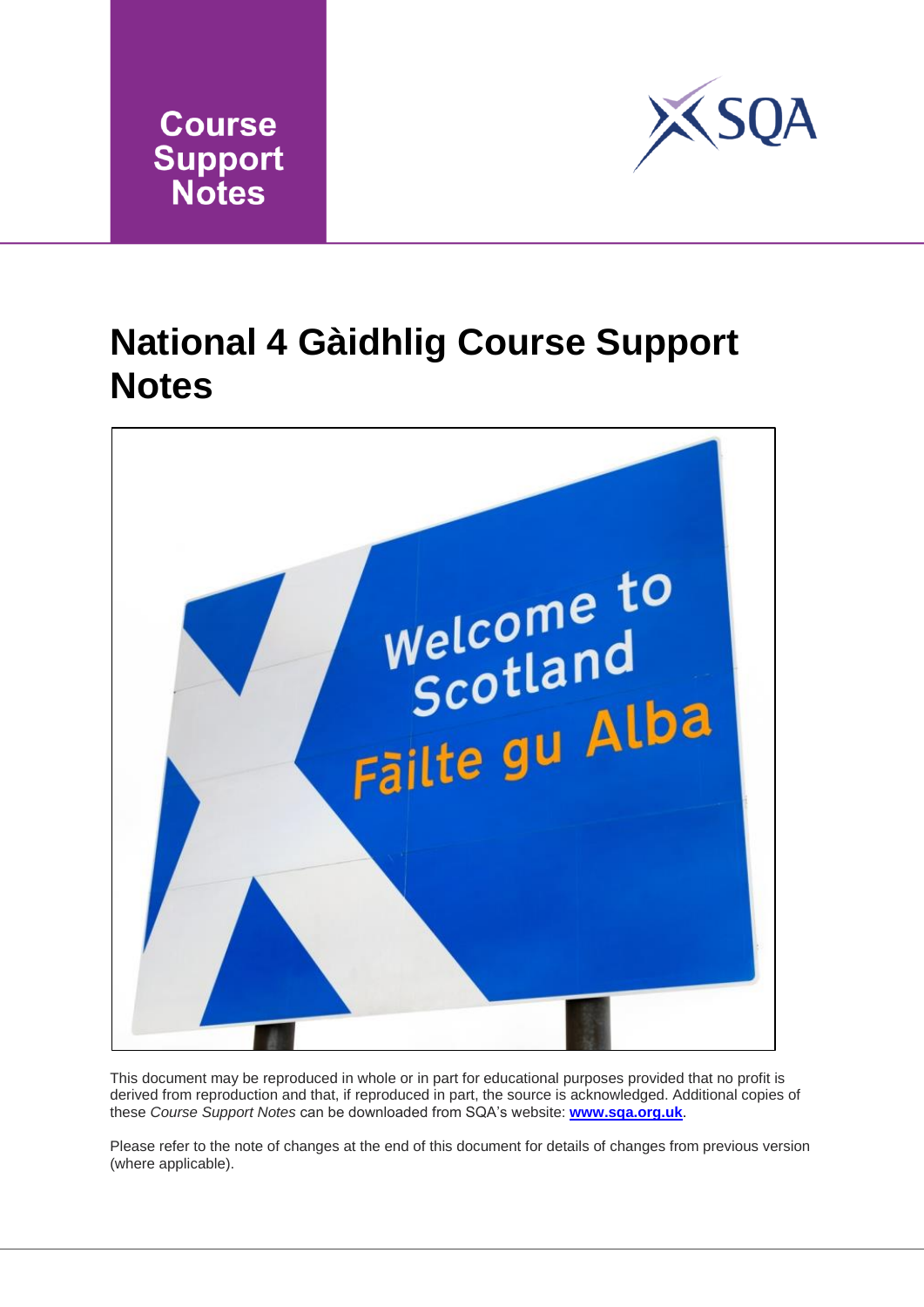# **Contents**

### **Course Support Notes**

| Introduction                                                        | 1              |
|---------------------------------------------------------------------|----------------|
| General guidance on the Course                                      | $\overline{2}$ |
| Approaches to learning, teaching and assessment                     | 6              |
| Equality and inclusion                                              | 14             |
| Appendix 1: Reference documents                                     | 15             |
| Administrative information                                          | 16             |
| Unit Support Notes - Gàidhlig: Creation and Production (National 4) | 17             |
| Introduction                                                        | 18             |
| General guidance on the Unit                                        | 19             |
| Approaches to learning and assessment                               | 20             |
| Equality and inclusion                                              | 22             |
| Appendix 1: Reference documents                                     | 23             |
| Administrative information                                          | 24             |
| Unit Support Notes — Gàidhlig: Analysis and Evaluation (National 4) | 25             |
| Introduction                                                        | 26             |
| General guidance on the Unit                                        | 27             |
| Approaches to learning, teaching and assessment                     | 28             |
| Equality and inclusion                                              | 30             |
| Appendix 1: Reference documents                                     | 31             |
| Administrative information                                          | 32             |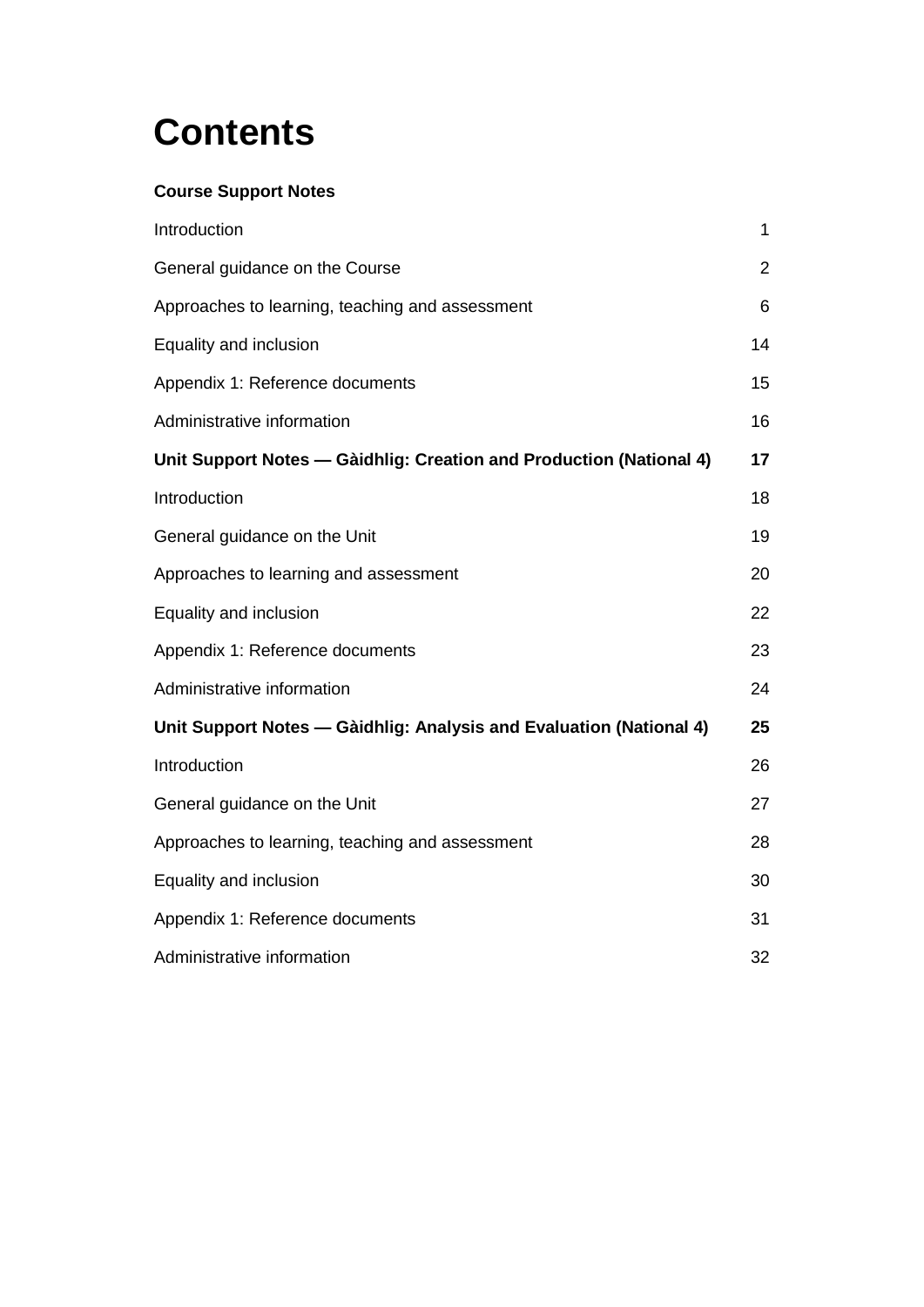# <span id="page-2-0"></span>**Introduction**

These support notes are not mandatory. They provide advice and guidance on approaches to delivering and assessing the National 4 Gàidhlig Course. They are intended for teachers and lecturers who are delivering the Course and its Units. They should be read in conjunction with the *Course Specification*, the *Added Value Unit Specification*, and the *Unit Specifications* for the Units in the Course.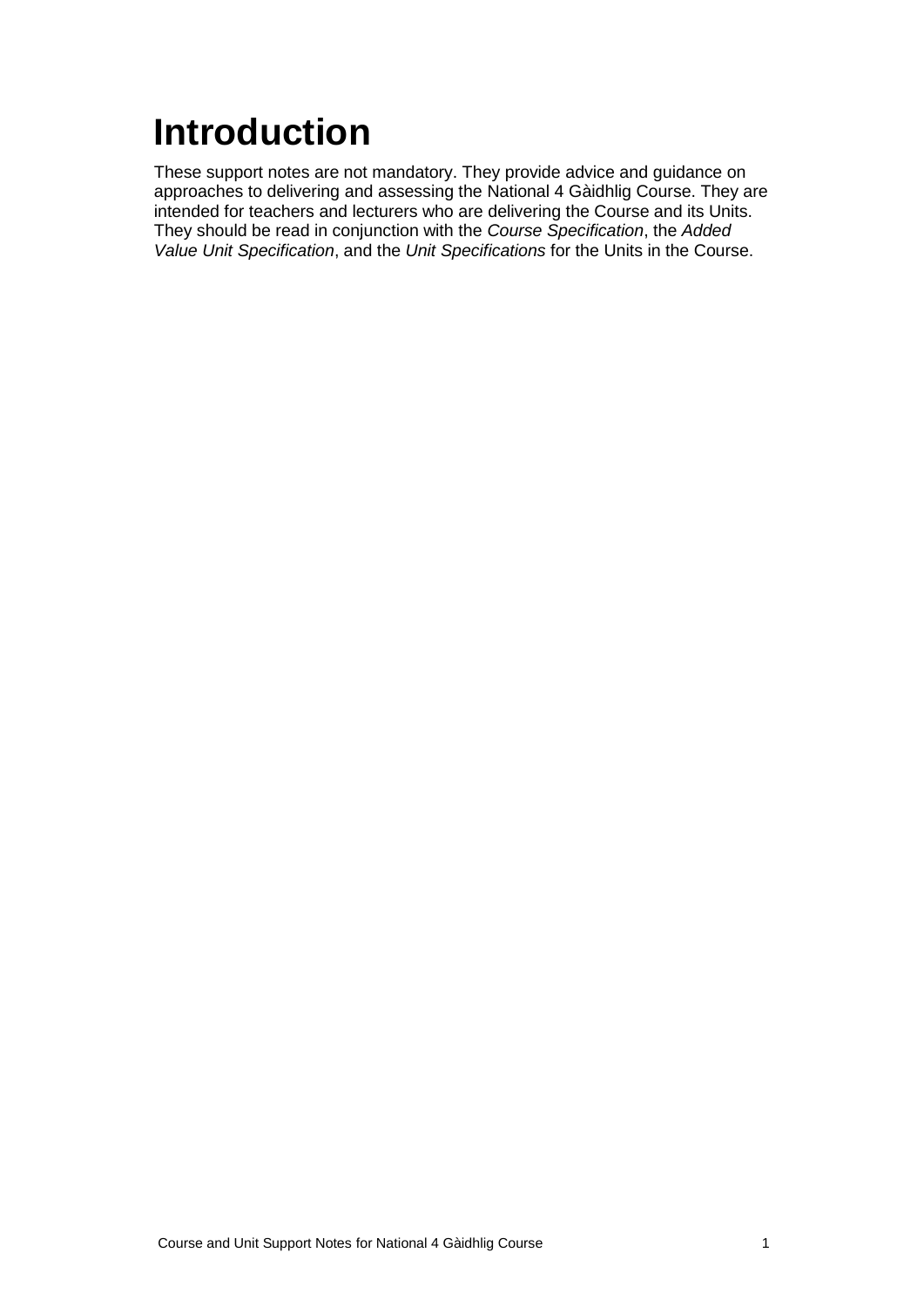# <span id="page-3-0"></span>**General guidance on the Course**

## **Aims**

National 4 Gàidhlig offers learners opportunities to develop and extend a wide range of skills, including communication, independent learning, critical literacy, personal, interpersonal and team working, and creative thinking. In particular, National 4 Gàidhlig aims to enable learners to develop:

- $\bullet$  the ability to listen, read, talk and write in Gaelic, as appropriate to purpose, audience and context
- the ability to understand, analyse and evaluate texts, as appropriate to purpose and audience in the contexts of literature, language, media and culture
- the ability to create and produce texts, as appropriate to purpose, audience and context
- $\bullet$  the ability to plan and research, integrating and applying language skills, as appropriate to purpose, audience and context
- $\bullet$  the ability to apply knowledge of language
- knowledge of Gaelic cultural heritage, and the cultural heritage of others

### **Progression into this Course**

Entry to this Course is at the discretion of the centre. However, learners would normally be expected to have attained the skills and knowledge required by the following or by equivalent experience:

National 3 Gàidhlig Course or relevant component Units

In terms of prior learning and experience, relevant experiences and outcomes may also provide an appropriate basis for doing this Course.

### **Experiences and outcomes**

New National Courses have been designed to draw on and build on the curriculum experiences and outcomes as appropriate. Qualifications developed for the senior phase of secondary education are benchmarked against SCQF levels. SCQF level 4 and the curriculum level 4 are broadly equivalent in terms of level of demand although qualifications at SCQF level 4 will be more specific to allow for more specialist study of subjects.

Learners who have completed Curriculum for Excellence experiences and outcomes will find these an appropriate basis for doing the Course.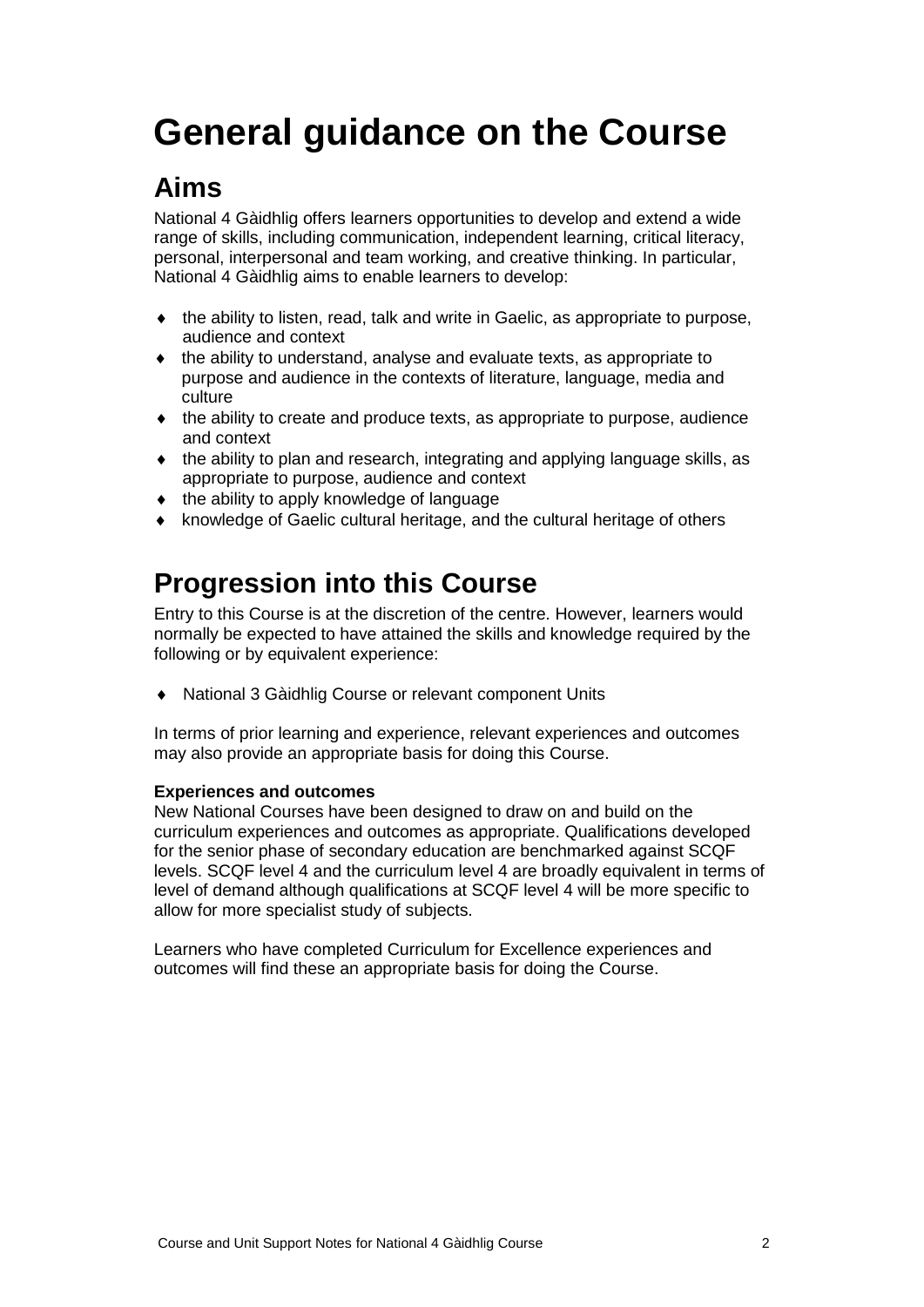### **Skills, knowledge and understanding covered in this Course**

This section provides further advice and guidance about skills, knowledge and understanding that could be included in the Course.

Note: teachers and lecturers should refer to the Added Value Unit Specification for mandatory information about the skills, knowledge and understanding to be covered in this Course, as the Course assessment will be based on this.

- listening, reading, talking and writing skills, as appropriate to purpose and audience
- understanding, analysing and evaluating straightforward texts, as appropriate to purpose and audience in the contexts of literature, language, media and culture
- creating and producing straightforward texts, as appropriate to purpose and audience in familiar contexts
- using knowledge of language
- using knowledge of Gaelic cultural heritage, and the cultural heritage of others

Skills, knowledge and understanding to be included in the Course will be appropriate to the SCQF level of the Course. The SCQF level descriptors give further information on characteristics and expected performance at each SCQF level [\(www.sqa.org.uk/scqf\)](http://www.sqa.org.uk/sqa/4595.html).

Learners should also possess:

- a critical terminology for discussing prose, poetry, drama and speech with regard to genre and conventions
- a critical terminology for discussing the products of the mass media
- an understanding of what facilitates/prevents effective communication

Learners should be able to apply this knowledge in their own use of language and in understanding and responding to the language of others.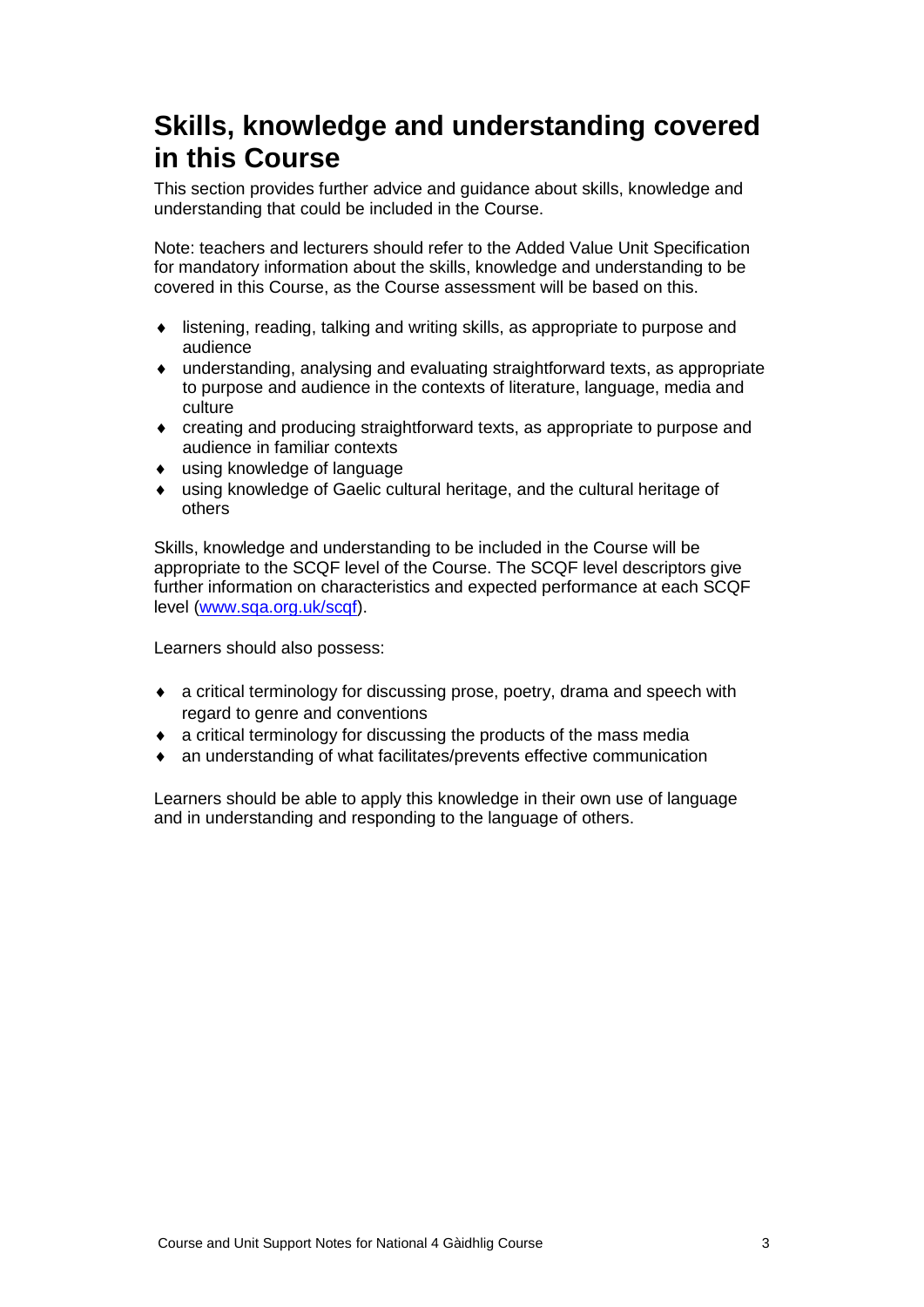## **Progression from this Course**

Progression from National 4 Gàidhlig includes opportunities for vertical and lateral progression to:

- National 5 Gàidhlig Course or relevant component Units
- Gàidhlig: Literacy (National 5) Unit
- National Certificates
- further education or employment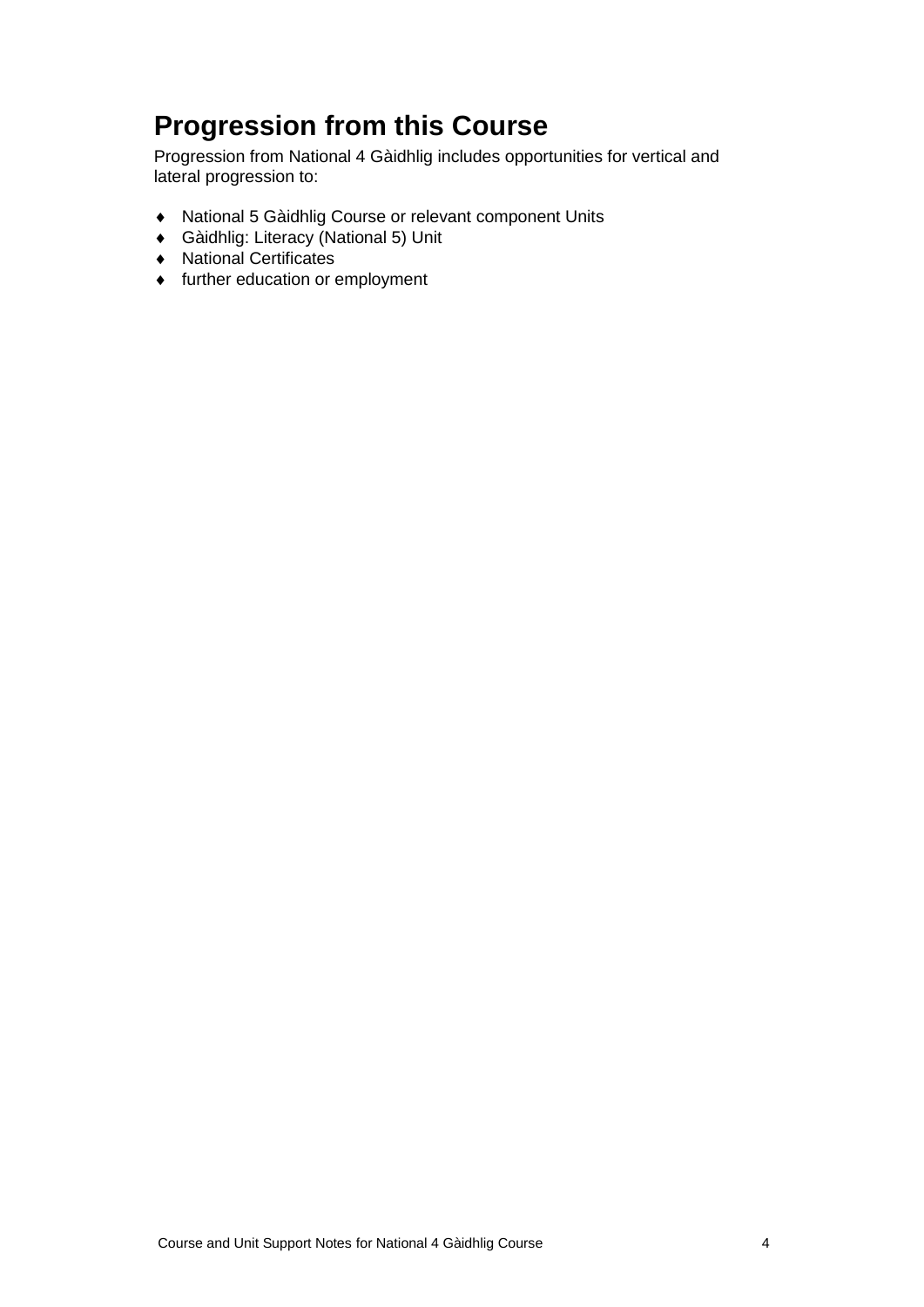## **Hierarchies**

**Hierarchy** is the term used to describe Courses and Units which form a structured sequence involving two or more SCQF levels.

It is important that any content in a Course and/or Unit at one particular SCQF level is not repeated if a learner progresses to the next level of the hierarchy. The skills and knowledge should be able to be applied to new content and contexts to enrich the learning experience. This is for centres to manage.

In the case of National 4 Gàidhlig Course, there are important issues to address. While the National 4 Gàidhlig Course fits into a hierarchy with the National 5 Gàidhlig Course at the level above it, there are key structural differences between them.

The National 5 Gàidhlig Course has a three-Unit structure, comprising two core Units and the Added Value Unit, which takes the form of an external assessment. The National 4 Gàidhlig Course has a four-Unit structure, comprising the two core Units, an Added Value Unit and a Literacy Unit.

| <b>National 3</b> | <b>National 4</b> | <b>National 5</b> | <b>Higher</b> |
|-------------------|-------------------|-------------------|---------------|
| Understanding     | Analysis and      | Analysis and      | Analysis and  |
| Language          | Evaluation        | Evaluation        | Evaluation    |
| Producing         | Creation and      | Creation and      | Creation and  |
| Language          | Production        | Production        | Production    |
| Literacy          | Literacy          |                   |               |
|                   | Added Value —     | Course            | Course        |
|                   | Assignment        | assessment        | assessment    |

This structural difference affects the components. As the Courses are of equal credit rating, the core Units are of different volume: in National 5 Gàidhlig, they are worth 9 points, while in National 4 Gàidhlig they are worth 6 points.

This means that, while National 5 Gàidhlig and National 4 Gàidhlig are **broadly** in hierarchy, careful planning will be required in respect of the following issues:

- bi-level groups where learners follow courses which lead to both National 4 Gàidhlig and National 5 Gàidhlig qualifications
- learners who start a National 5 Gàidhlig Course and are then judged better suited to National 4 Gàidhlig
- learners who start a National 4 Gàidhlig Course and are then judged better suited to National 5 Gàidhlig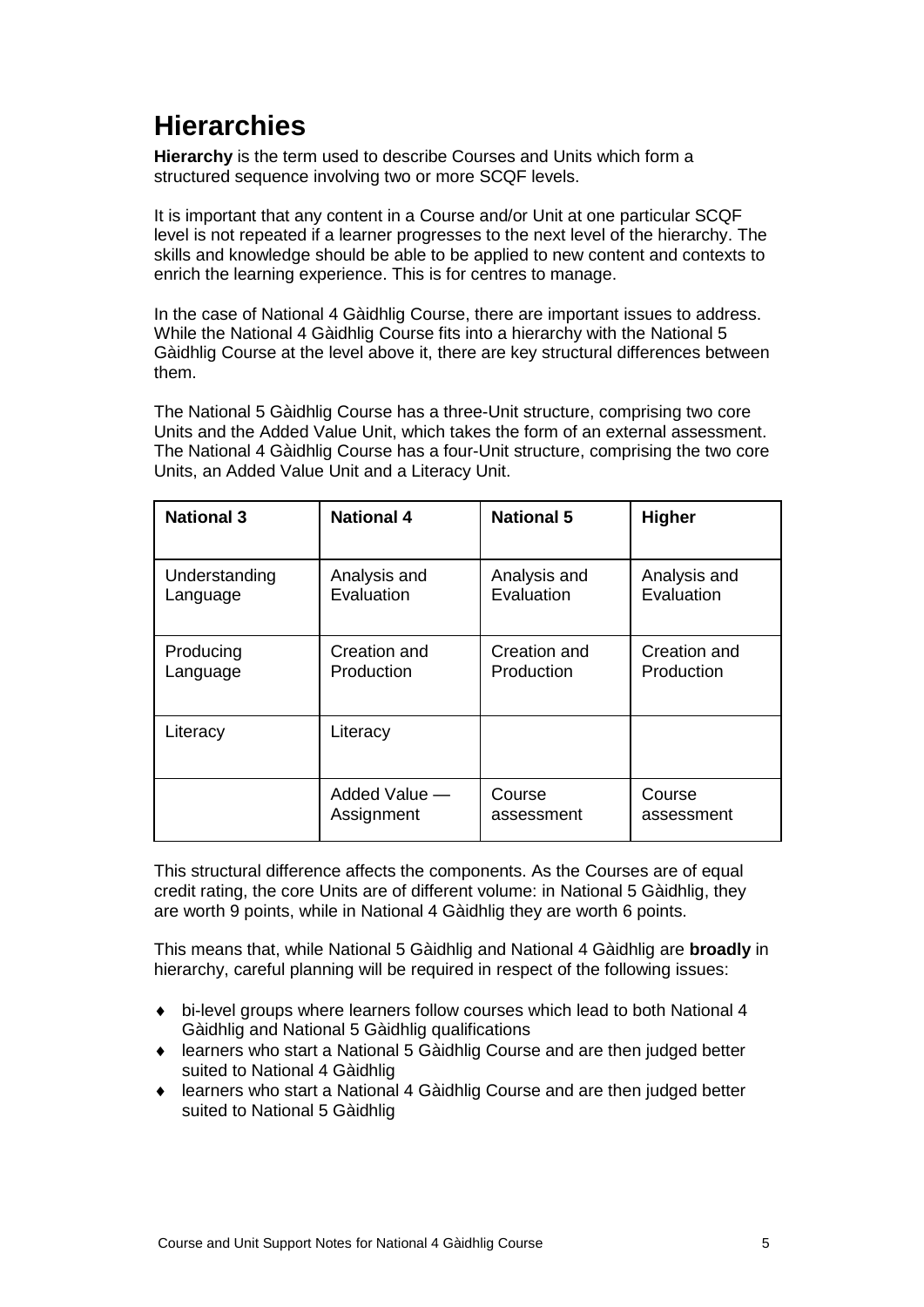## <span id="page-7-0"></span>**Approaches to learning, teaching and assessment**

Learners should be given the opportunity to build on prior learning and to increase their knowledge about Gàidhlig.

Learning about Scotland and Scottish culture will enrich the learners' learning experience and help them to develop the skills for learning, life and work they will need to prepare them for taking their place in a diverse, inclusive and participative Scotland and beyond. Where there are opportunities to contextualise approaches to learning and teaching to Scottish contexts, teachers and lecturers should consider this.

There are opportunities to combine the learning and teaching of the Unit *Gàidhlig: Analysis and Evaluation* with the Unit *Gàidhlig: Creation and Production*:

**An example of a literature study** — the short war stories of Iain Crichton Smith

#### **Description**

Learners study two different stories by the author Iain Crichton Smith.

Teacher-led introduction gives an account of the stories and some key features of his style and approach to story-telling.

Interview material featuring author or commentators further explores his approach to writing and discusses how far we can see these ideas in the stories chosen.

### **Texts/sources**

Reading: *Bosnia* and *Bùrn* (Eadar Dà Sgeul), various websites Listening: Iain Mac a' Ghobhainn CD (Comhairle nan Eilean Siar)

### **Written Outcome**

Learners write a short essay describing the stories, explaining what the stories had in common and what they enjoyed. Learners will write about what they learned about the author and what that contributes to their understanding of how he writes.

**or:**

### **Spoken Outcome**

Learners make a talk presentation using PowerPoint to explain what they learned about the author and his work from reading stories and listening to information.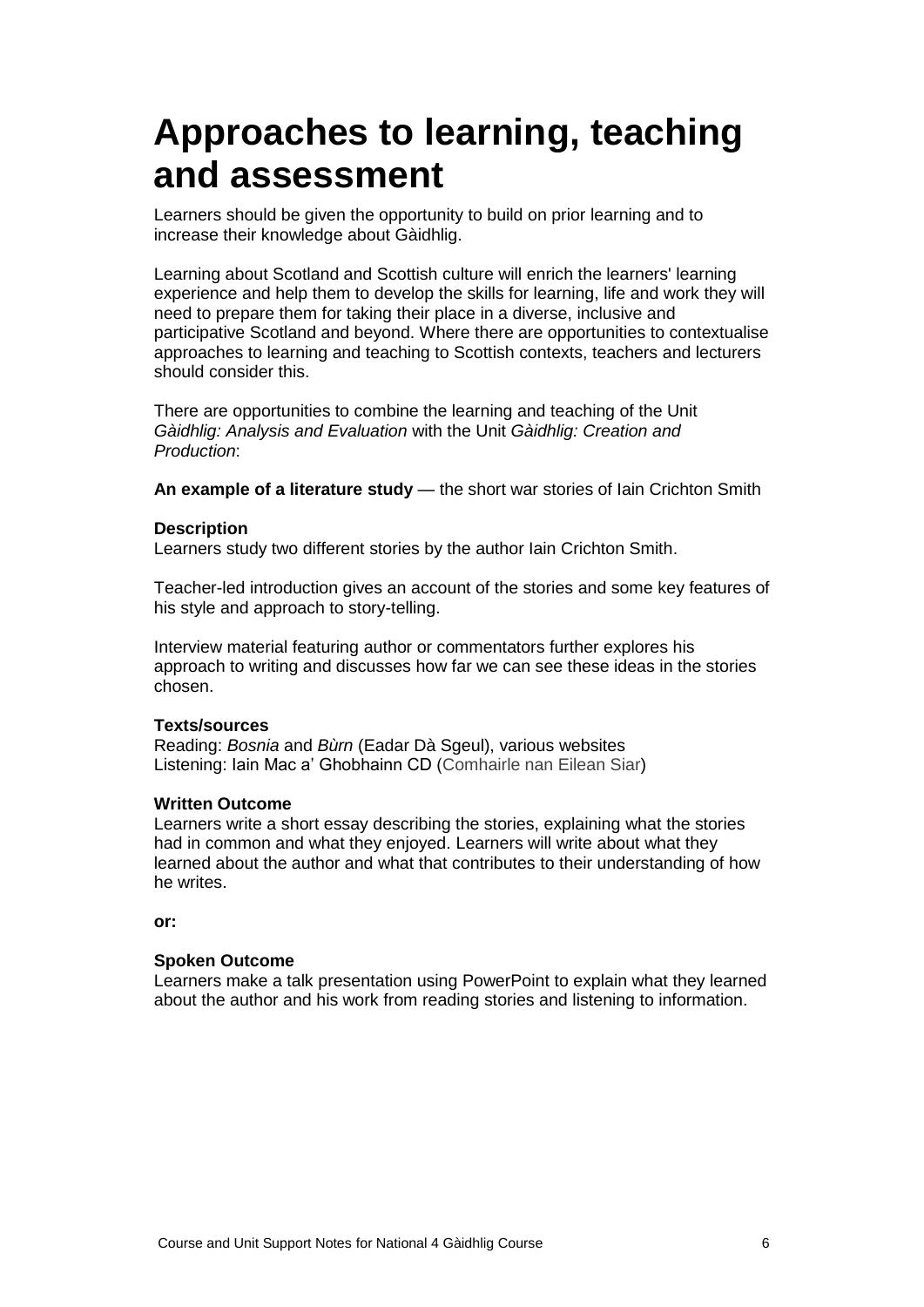### **Examples of assessment evidence arising from activities**

| <b>Task/activity</b> | Reading<br>assessment<br>opportunities | Listening<br>assessment<br>opportunities | Writing<br>assessment<br>opportunities | <b>Talking</b><br>assessment<br>opportunities |
|----------------------|----------------------------------------|------------------------------------------|----------------------------------------|-----------------------------------------------|
| <b>Learners</b>      |                                        |                                          | Learners write                         |                                               |
|                      | Learners                               | Learners                                 |                                        | Learners                                      |
| read text(s)         | answer                                 | listen and                               | responses to                           | contribute to                                 |
| followed by a        | questions on                           | respond in                               | issues raised                          | group                                         |
| group                | the $text(s)$                          | group                                    | in the text                            | discussion                                    |
| discussion           |                                        | discussion                               |                                        |                                               |
| <b>Learners</b>      | Learners                               | Learners                                 | Learners use                           | Learners                                      |
| research             | make notes,                            | respond to                               | selected                               | present an                                    |
| topic then           | extracts or                            | questions                                | information to                         | individual talk                               |
| present              | underline                              | after the talk                           | produce a                              | on the topic                                  |
| orally               | findings from                          | presentation                             | piece of                               |                                               |
|                      | a source                               |                                          | discursive                             |                                               |
|                      |                                        |                                          | writing                                |                                               |
| <b>Learners</b>      | Learners read                          | Learners                                 | Learners use                           | Learners                                      |
| discuss a            | texts related                          | listen and                               | selected                               | contribute to                                 |
| topic, listen        | to the                                 | respond in                               | information to                         | group                                         |
| to a talk on         | discussion                             | group                                    | produce piece                          | discussion                                    |
| the topic and        | topic                                  | discussion                               | of discursive                          |                                               |
| write about it       |                                        |                                          | writing                                |                                               |

### **Gàidhlig: Literacy Unit (National 4)**

Gàidhlig: Literacy Outcomes may be overtaken at the same time as those of other Units of the Course.

For further detail about this Unit, please consult the corresponding section of the Literacy Unit Support Notes.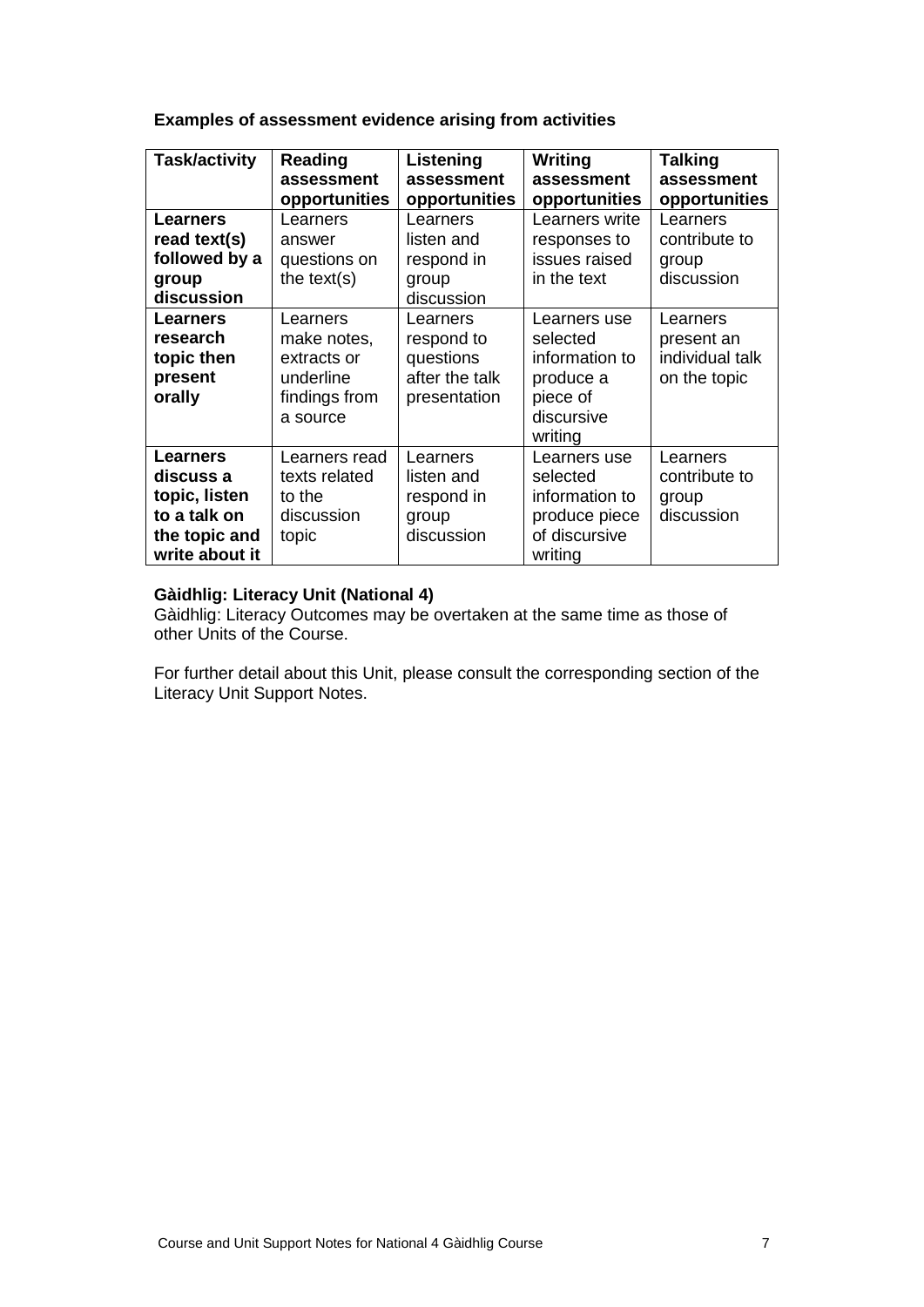### **Developing skills for learning, skills for life and skills for work**

Learners are expected to develop broad generic skills as an integral part of their learning experience. The *Course Specification* lists the skills for learning, skills for life and skills for work that learners should develop through this Course. These are based on SQA's *Skills Framework: Skills for Learning, Skills for Life and Skills for Work* and must be built into the Course where there are appropriate opportunities. The level of these skills will be appropriate to the level of the Course.

### **1 Literacy**

- 1.1 Reading
- 1.2 Writing
- 1.3 Listening and talking
- **4 Enterprise, employability and citizenship**
- 4.6 Citizenship

### **5 Thinking skills**

- 5.3 Applying
- 5.4 Analysing and evaluating

The table below provides some suggested opportunities of how these skills can be further developed within the Course.

|                          | Approaches for learning and teaching                                                                                                                                                                                                                                                   |
|--------------------------|----------------------------------------------------------------------------------------------------------------------------------------------------------------------------------------------------------------------------------------------------------------------------------------|
| life and skills for work |                                                                                                                                                                                                                                                                                        |
| 1 Literacy               | 1.1 Reading<br>This may be usefully developed by activities that:<br>involve fiction and information texts<br>٠<br>use discussion to help learners engage with texts<br>٠<br>and identify the ideas within texts                                                                       |
|                          | Activities to support them in identifying the ideas<br>within texts include:                                                                                                                                                                                                           |
|                          | asking and answering questions<br>٠<br>comparing and contrasting<br>$\bullet$<br>sorting and sequencing<br>$\bullet$<br>summarising and predicting<br>$\bullet$<br>text completion<br>۰<br>Learners will also benefit from activities focusing on<br>the audience and purpose of texts |
|                          | 1.2 Writing<br>Learners maybe encouraged to plan their writing:<br>by creating mind maps<br>٠<br>through peer discussion where they consider the<br>$\bullet$                                                                                                                          |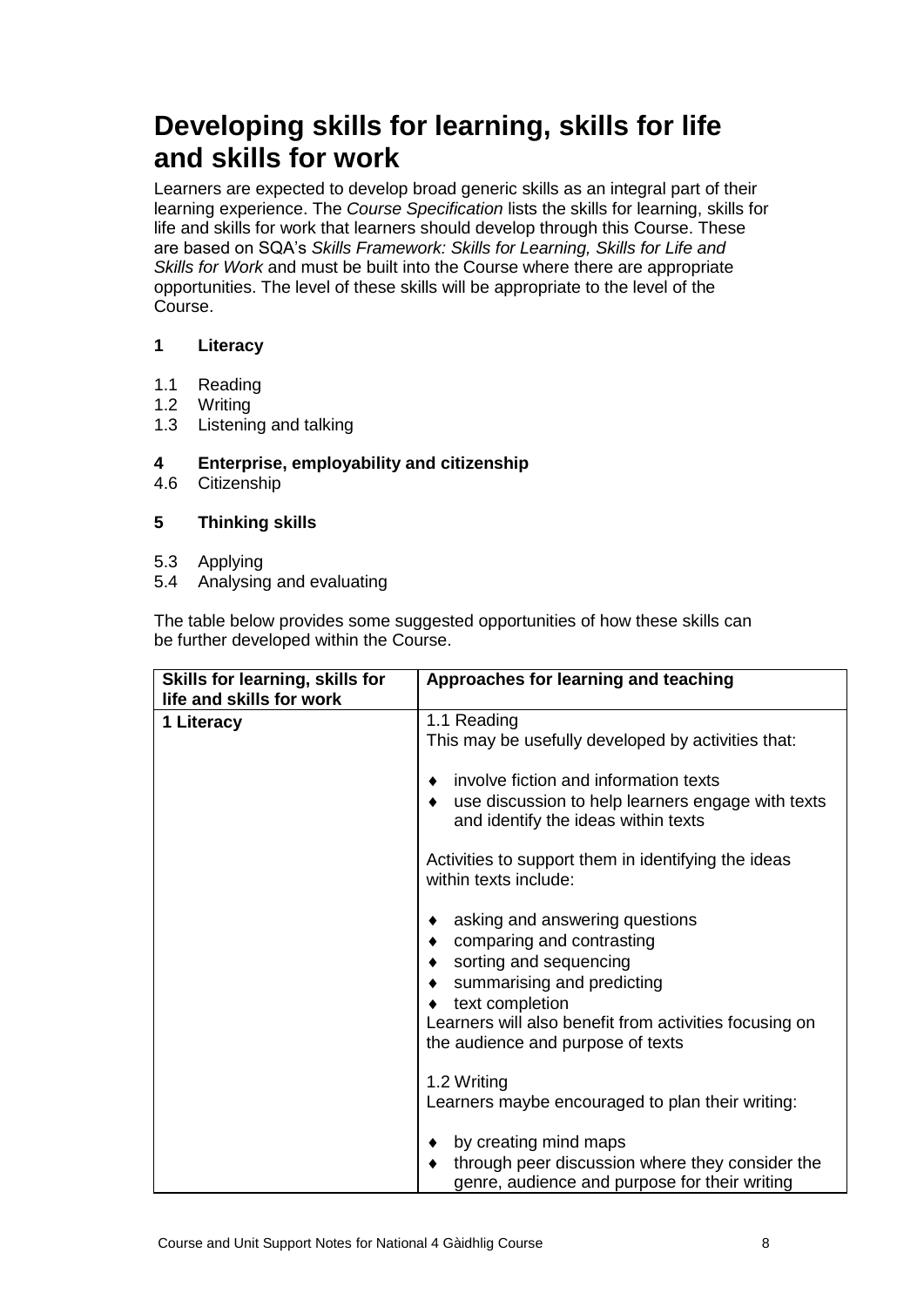| Skills for learning, skills for<br>life and skills for work                                                                                                                                                                                                                                                                                                                                                                                                   | Approaches for learning and teaching                                                                                                                                                                                                                                                                                                                                                                                                                                                                                                                                                                                                                                                                          |  |
|---------------------------------------------------------------------------------------------------------------------------------------------------------------------------------------------------------------------------------------------------------------------------------------------------------------------------------------------------------------------------------------------------------------------------------------------------------------|---------------------------------------------------------------------------------------------------------------------------------------------------------------------------------------------------------------------------------------------------------------------------------------------------------------------------------------------------------------------------------------------------------------------------------------------------------------------------------------------------------------------------------------------------------------------------------------------------------------------------------------------------------------------------------------------------------------|--|
|                                                                                                                                                                                                                                                                                                                                                                                                                                                               | Learners' writing will benefit from:<br>discussing structure and layout<br>٠<br>building up sentences, by linking<br>$\bullet$<br>planning paragraphs<br>٠<br>use of topic sentences<br>$\bullet$<br>developing vocabulary<br>٠<br>developing technical skills in grammar,<br>$\bullet$<br>punctuation and spelling<br>using writing frames and scaffolding<br>٠<br>1.3 Listening and talking<br>Wherever appropriate learners should be encouraged<br>to use the language skills in real language situations.<br>In such situations, particularly drawn from life and<br>work, activities may involve:<br>asking and answering questions<br>٠<br>listening for and making comparisons/contrasts<br>$\bullet$ |  |
| 4 Enterprise, employability<br>and citizenship<br>Citizenship includes having<br>concern for the environment and<br>for others; being aware of rights<br>and responsibilities; being<br>aware of the democratic society;<br>being outward looking towards<br>society; being able to recognise<br>one's personal role in this<br>context; and being aware of<br>global issues, understanding<br>one's responsibilities within<br>these, and acting responsibly | summarising and predicting<br>4.6 Citizenship<br>Learners will learn about contemporary culture and<br>cultural heritage, and will develop their Gaelic<br>language skills and knowledge through the contexts of<br>literature, language, media and culture. The Course<br>will develop learners' understanding of citizenship<br>issues as well as encouraging understanding of their<br>own culture and community.                                                                                                                                                                                                                                                                                          |  |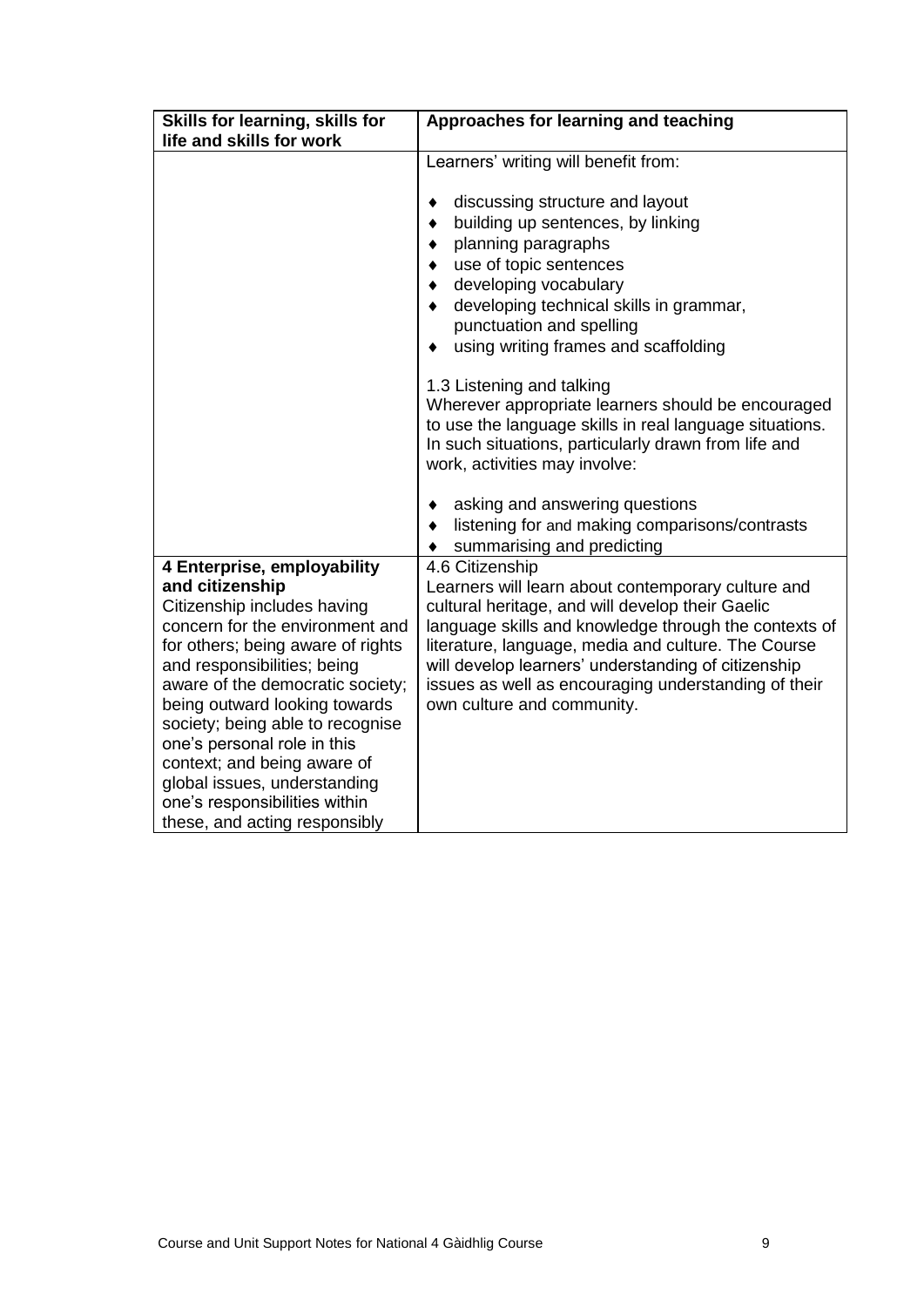| Skills for learning, skills for<br>life and skills for work                                                                                                                                                                                                                                                                                           | Approaches for learning and teaching                                                                                                                                                                                                                           |
|-------------------------------------------------------------------------------------------------------------------------------------------------------------------------------------------------------------------------------------------------------------------------------------------------------------------------------------------------------|----------------------------------------------------------------------------------------------------------------------------------------------------------------------------------------------------------------------------------------------------------------|
| 5 Thinking skills                                                                                                                                                                                                                                                                                                                                     | 5.3 Applying<br>This is the ability to use existing information to solve a<br>problem in a different context, and to plan, organise<br>and complete a task that reflects what may be<br>required by life or work situations.                                   |
|                                                                                                                                                                                                                                                                                                                                                       | In order to do this in a supported way at this level,<br>learners should be given the chance to work at<br>language tasks which are carefully stepped and,<br>sequenced, allowing them to work from what they<br>know and to apply it to different situations. |
| 5.4 Analysing and evaluating<br>Wherever possible, learners should be given the<br>opportunity to practise developing these skills in real<br>communicative contexts. A range of kinds of texts is<br>vital to developing analysing and revaluating skills in<br>listening and reading in order to develop learners'<br>awareness of such aspects as: |                                                                                                                                                                                                                                                                |
|                                                                                                                                                                                                                                                                                                                                                       | gist and effect on audience<br>distinguishing fact and opinion<br>$\bullet$<br>discussing examples of bias and balance                                                                                                                                         |

### **Added value**

Courses from National 4 to Advanced Higher include assessment of added value. At National 4 the added value will be assessed in the Added Value Unit. At National 5, Higher and Advanced Higher, the added value will be assessed in the Course assessment.

Information given in the *Course Specification* and the *Added Value Unit Specification* about the assessment of added value is mandatory.

In National 4 Gàidhlig, the added value consists of challenge and application.

Learners will be required to provide evidence of their ability to apply and integrate their language skills in Gàidhlig. Learners will demonstrate their ability to plan and research a chosen topic in a familiar context, using their listening and reading skills. Learners will present their findings, providing evidence of their listening and talking skills. This will help them develop the following skills and knowledge:

- investigation and research skills
- in-depth knowledge of the chosen topic
- planning and organisational skills
- $\bullet$  IT skills
- ◆ presentation skills
- ability to work independently and in collaboration with others
- ability to analyse and evaluate facts and ideas
- ability to take notes, to draft and edit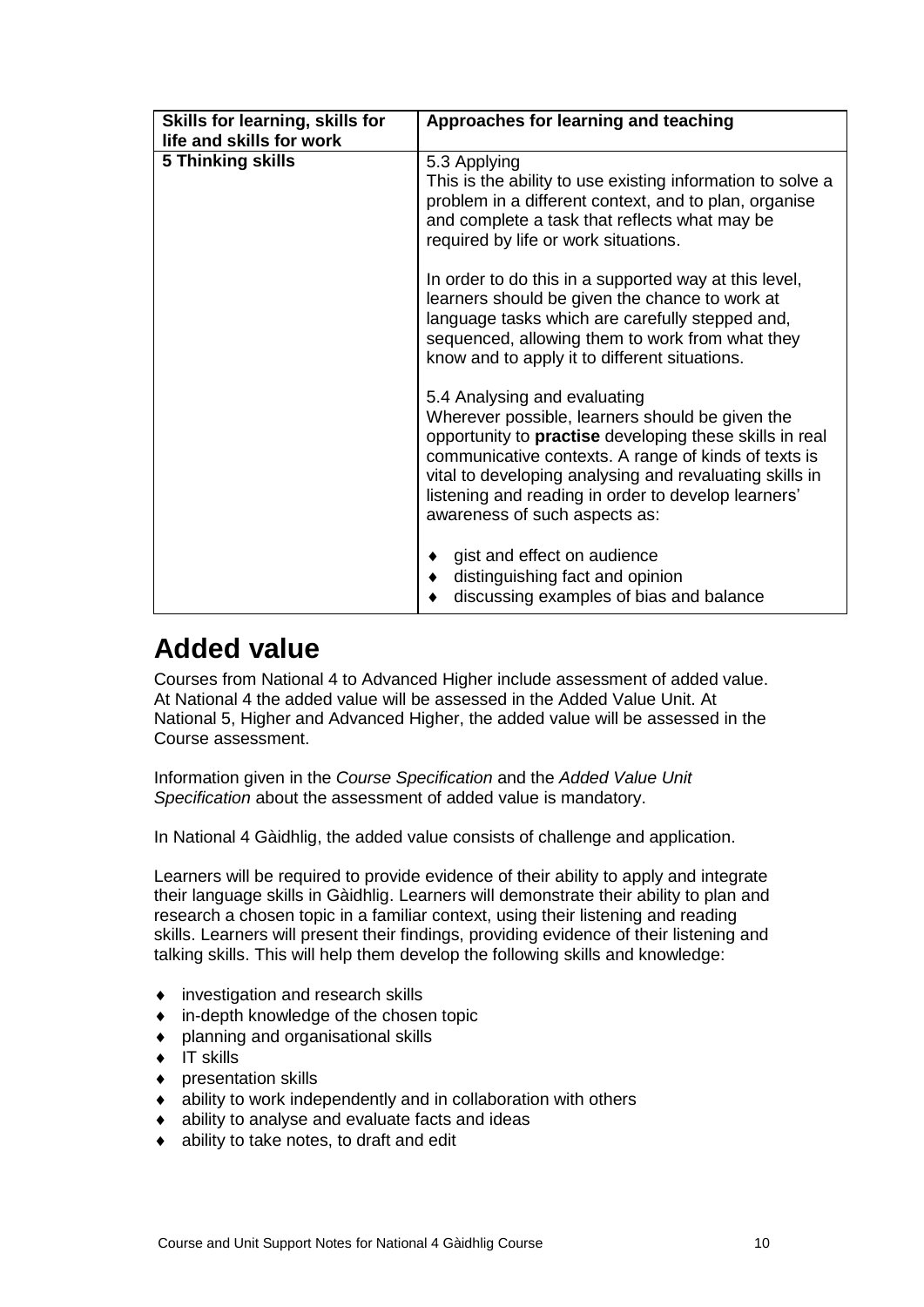Learners will plan and research a topic of their own choice and which they feel has particular relevance to them. The topic should be drawn from the contexts of literature, language, media or culture.

Learners will be supported to carry out the assignment by being given:

- a clearly staged outline of the assessment with timelines
- ◆ advice on how to choose and research the topic
- **\*** advice on how to work independently
- advice on presentation delivery such as pace, audience awareness, use of visual aids
- advice on responding appropriately to questions successful and effective presentations to listen to
- insight into the criteria that will be used for assessment

Topics for investigation in the assignment may include:

- An investigation of the work of a particular author or director focusing on short stories, poetry, essays, film, or TV documentary.
- An investigation of a particular theme using short stories, poetry, essays, film, documentary. This may allow learners to select source material from different genres.
- An investigation of language used by a particular group, such as the language of playground games in primary school; or language used for a distinctive purpose, such as the language of newspaper headlines.
- A topic about which the learner holds strong views. Good topic choices may come from local or national issues which are discussed in newspapers and on television.

#### **Preparation and support**

- Learners may require support to take appropriate notes, and how to use prompt headings and methodologies.
- Learners should also be aware of the need to keep a bibliography of sources consulted as well as the need to use their own words in order to avoid plagiarism.
- Learners may write or type their preparatory notes/research findings or record these in audio/video format.
- Learners should be supported in their planning with a 'planning sheet' which focuses them to develop a title for their research; draft proposals of what they would like to investigate and to what purpose; an outline plan of what they propose to find out/investigate.

### **Preparation for Added Value Unit (National 4 Courses)**

The Added Value Unit has time to be used at the discretion of the teacher or lecturer to enable learners to prepare for and complete the Course assessment. This time may be used near the start of the Course and at various points throughout the Course for consolidation and support. It will also be used for preparation for Unit assessment, and towards the end of the Course, for further integration, revision and preparation and/or gathering evidence for Course assessment.

The form of the Added Value Unit in National 4 Gàidhlig is an assignment in which learners are required to show the **application** of the skills learned in the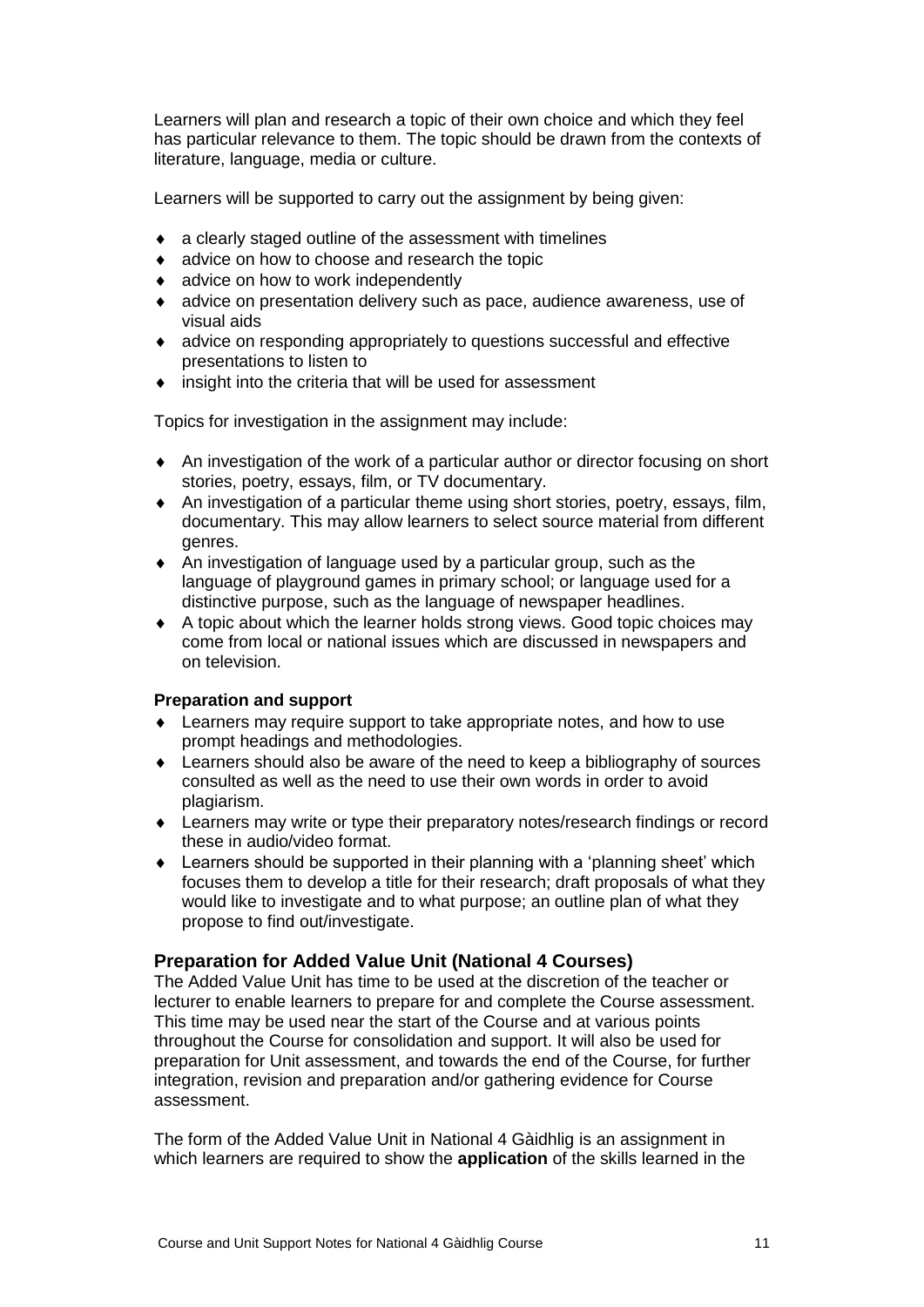Course and to address the **challenge** of applying these in an investigation which they have chosen in negotiation with their teacher or lecturer.

In preparation, learners should:

- provide evidence of their reading and use of other sources
- record their research findings, for example in a learning journal or log
- $\bullet$  take clear notes of sources consulted
- note main points
- include at least one detail from each source
- aim to use an appropriate presentation format for their topic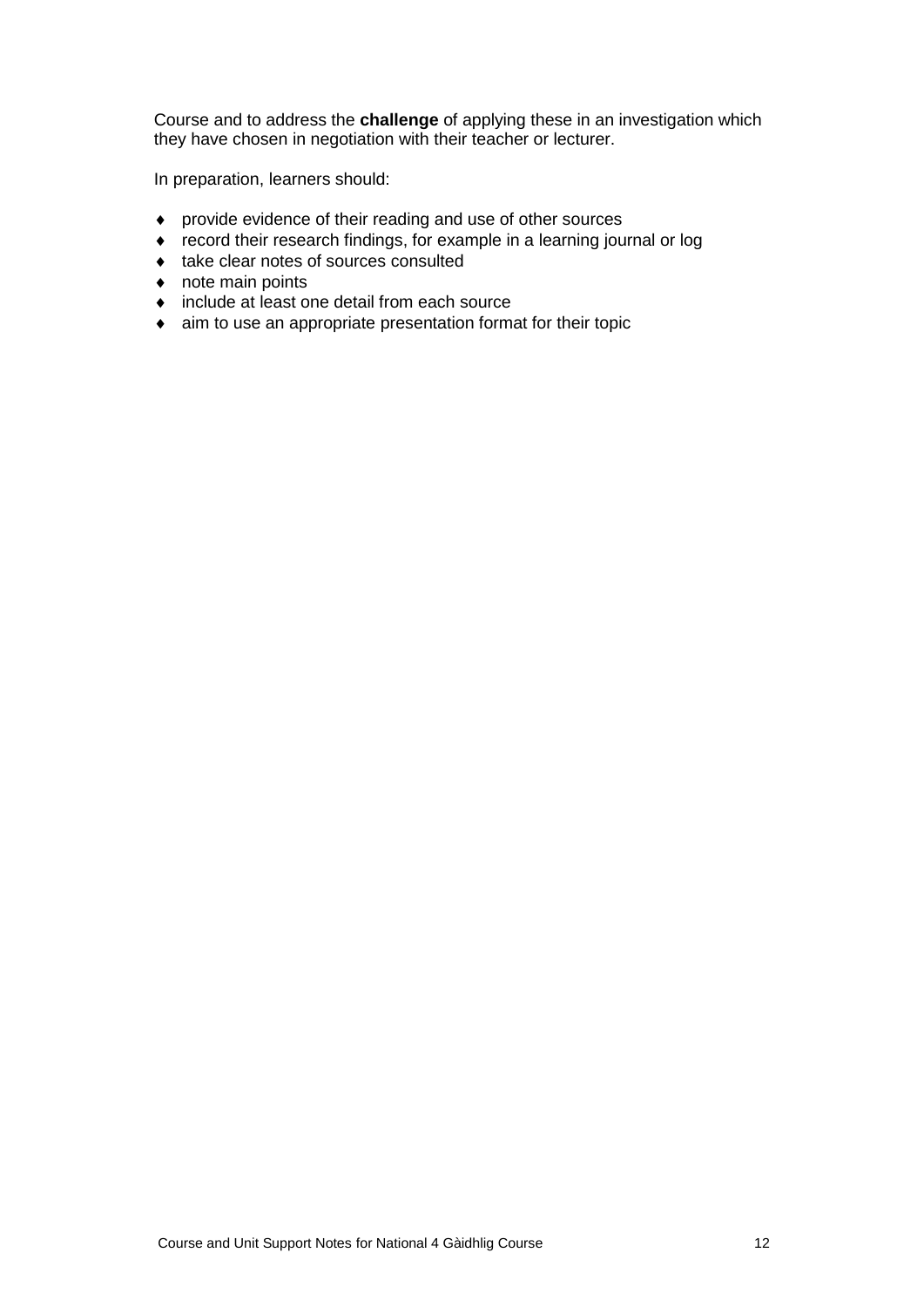**Examples of assessment evidence arising from activities:**

| Task/activity                                                                             | <b>Reading</b><br>assessment<br>opportunities                                    | Listening<br>assessment<br>opportunities                         | Writing<br>assessment<br>opportunities                                                          | <b>Talking</b><br>assessment<br>opportunities    |
|-------------------------------------------------------------------------------------------|----------------------------------------------------------------------------------|------------------------------------------------------------------|-------------------------------------------------------------------------------------------------|--------------------------------------------------|
| Learners<br>research topic<br>then present<br>orally                                      | Summary,<br>notes,<br>extracts or<br>underlining of<br>findings from<br>a source | Responding<br>to questions<br>after the talk<br>presentation     | Using<br>selected<br>information as<br>the basis for<br>producing a<br>piece of<br>written text | Presenting an<br>individual talk<br>on the topic |
| Learners read<br>text(s)<br>followed by a<br>group<br>discussion                          | Answering<br>questions on<br>the $text(s)$                                       | Listening and<br>responding<br>within group<br>discussion        | Writing<br>responses to<br>issues raised<br>in the text                                         | Contributing<br>to group<br>discussion           |
| Learners<br>discuss a<br>topic, listen to<br>a talk on the<br>topic and<br>write about it | Reading texts<br>related to the<br>discussion<br>topic                           | Listening and<br>responding<br>within the<br>group<br>discussion | Writing about<br>the topic                                                                      | Contributing<br>to group<br>discussion           |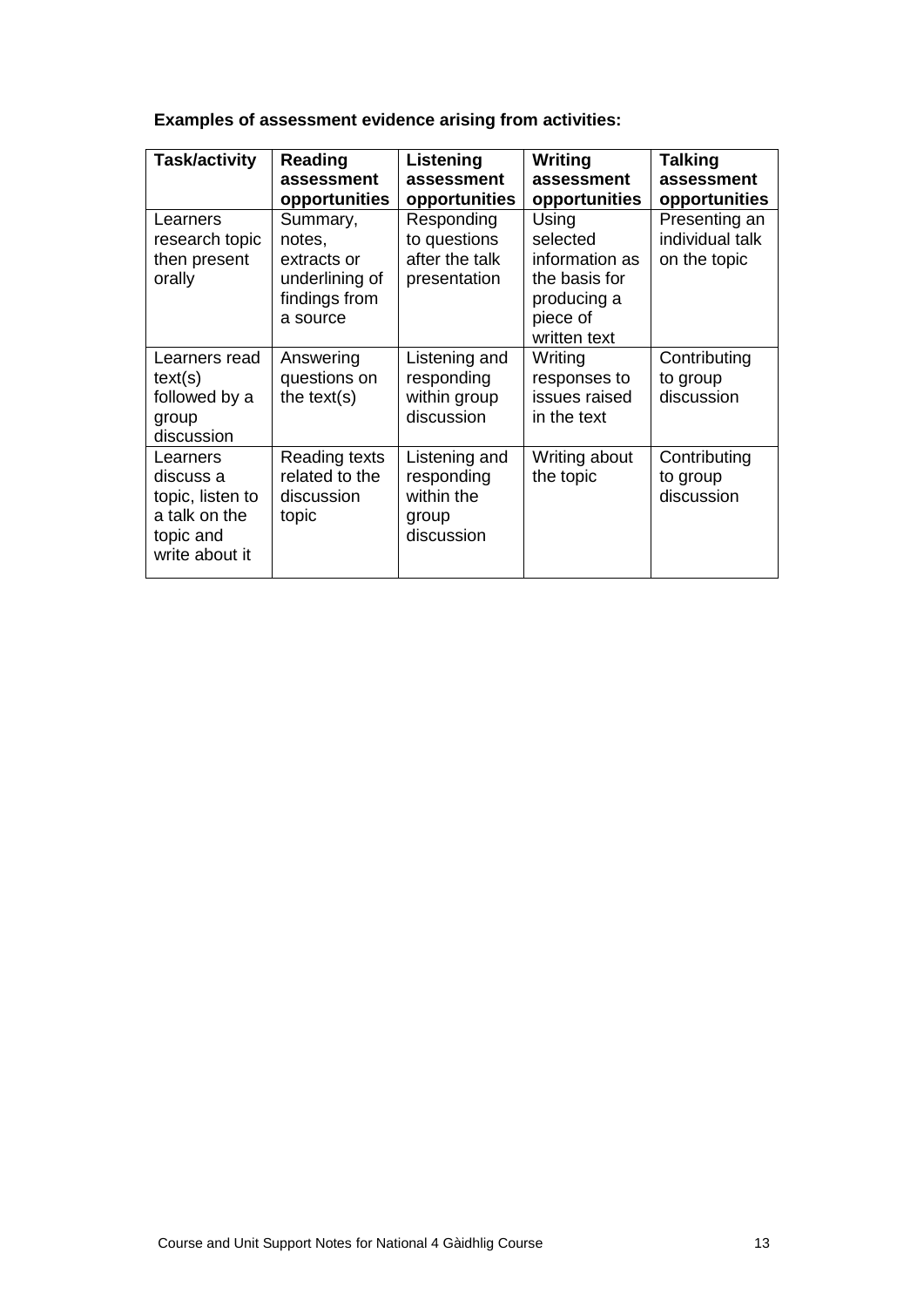# <span id="page-15-0"></span>**Equality and inclusion**

It is recognised that centres have their own duties under equality and other legislation and policy initiatives. The guidance given in these Course Support Notes is designed to sit alongside these duties but is specific to the delivery and assessment of the Course.

It is important that centres are aware of and understand SQA's assessment arrangements for disabled learners, and those with additional support needs, when making requests for adjustments to published assessment arrangements. Centres will find more guidance on this in the series of publications on Assessment Arrangements on SQA's website: [www.sqa.org.uk/sqa//14977.html.](http://www.sqa.org.uk/sqa/14977.html)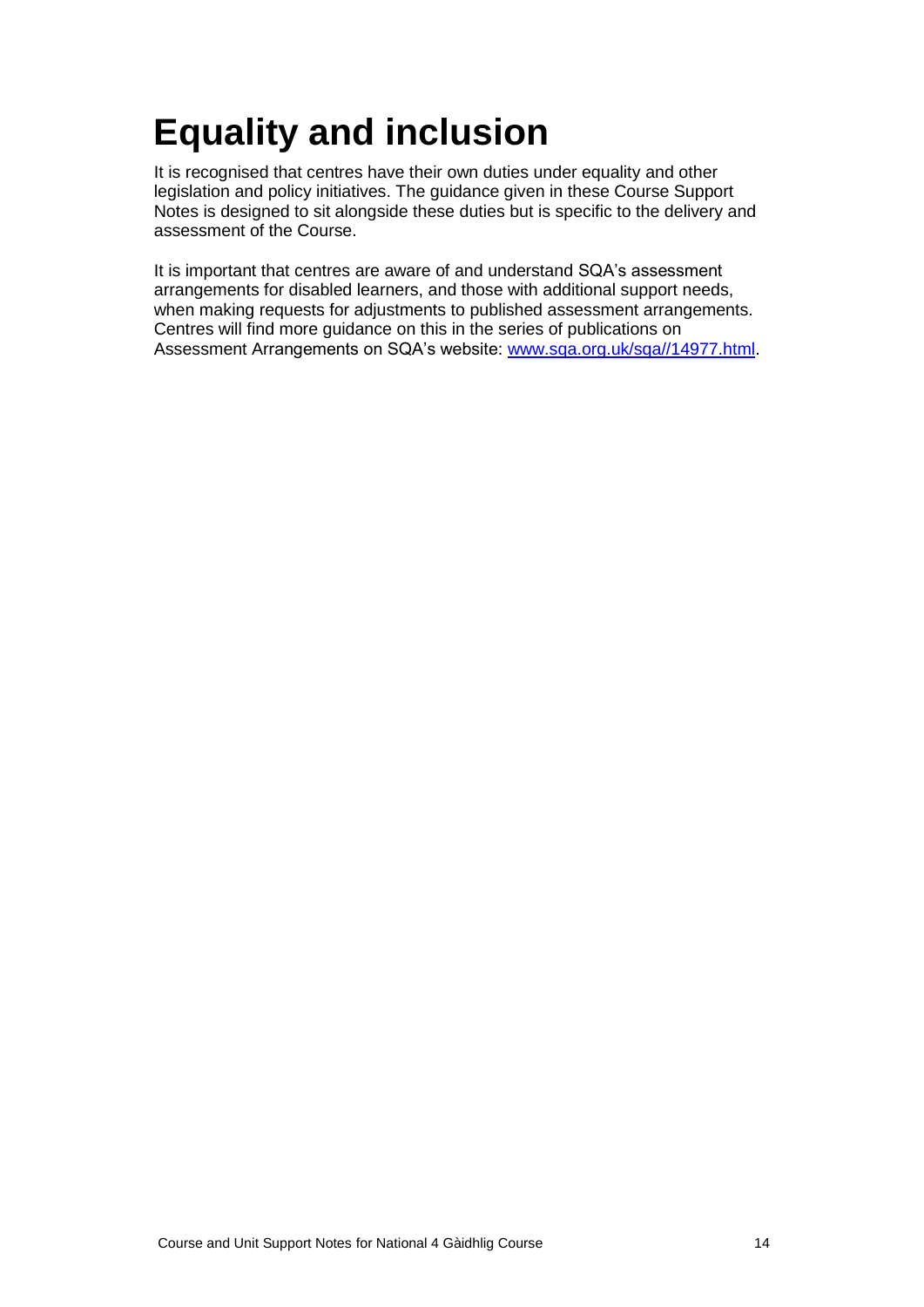# <span id="page-16-0"></span>**Appendix 1: Reference documents**

The following reference documents will provide useful information and background.

- Assessment Arrangements (for disabled learners and/or those with additional support needs) — various publications are available on SQA's website at: [www.sqa.org.uk/sqa//14977.html.](http://www.sqa.org.uk/sqa/14977.html)
- *[Building the Curriculum 4: Skills for learning, skills for life and skills for work](http://www.ltscotland.org.uk/buildingyourcurriculum/policycontext/btc/btc4.asp)*
- *[Building the Curriculum 5: A framework for assessment](http://www.ltscotland.org.uk/buildingyourcurriculum/policycontext/btc/btc5.asp)*
- ◆ [Course Specifications](http://www.sqa.org.uk/browsecfesubjects)
- [Design Principles for National Courses](http://www.sqa.org.uk/sqa/68410.5165.html)
- *[Guide to Assessment](http://www.sqa.org.uk/files_ccc/25GuideToAssessment.pdf)* (June 2008)
- Principles and practice papers for curriculum areas
- *[SCQF Handbook: User Guide](http://www.scqf.org.uk/Resources)*published 2009) and SCQF level descriptors (to be reviewed during 2011 to 2012): [www.sqa.org.uk/sqa/4595.html](http://www.sqa.org.uk/sqa/4595.html)
- *[SQA Skills Framework: Skills for Learning, Skills](http://www.sqa.org.uk/sqa/63101.html) for Life and Skills for Work*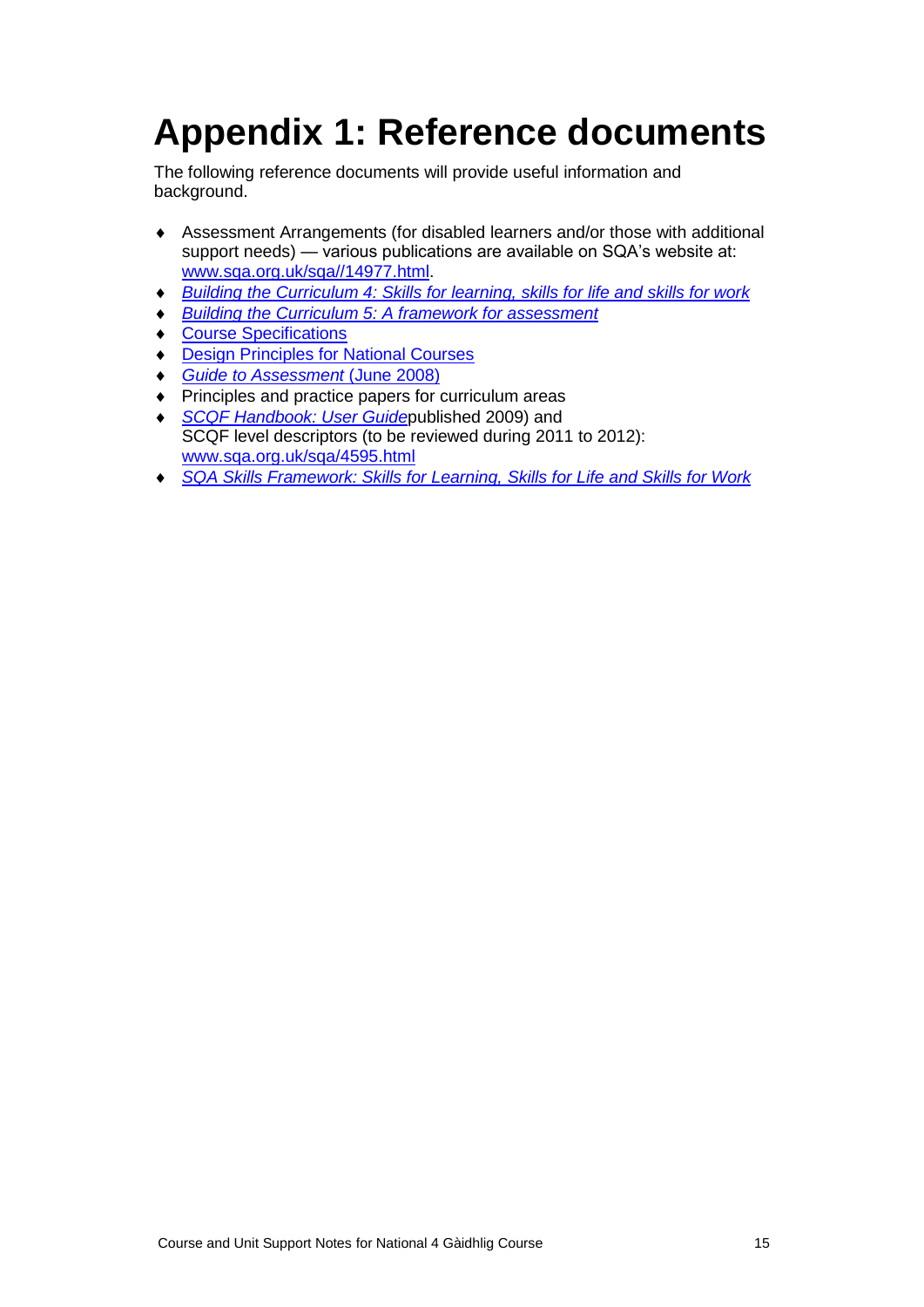## <span id="page-17-0"></span>**Administrative information**

**Published:** May 2014 (version 1.0)

### **History of changes to Course Support Notes**

| Course<br>details | <b>Version</b> | <b>Description of change</b> | <b>Authorised</b><br>by | <b>Date</b> |
|-------------------|----------------|------------------------------|-------------------------|-------------|
|                   |                |                              |                         |             |
|                   |                |                              |                         |             |
|                   |                |                              |                         |             |
|                   |                |                              |                         |             |

© Scottish Qualifications Authority 2014

This document may be reproduced in whole or in part for educational purposes provided that no profit is derived from reproduction and that, if reproduced in part, the source is acknowledged. Additional copies can be downloaded from SQA's website at **[www.sqa.org.uk](http://www.sqa.org.uk/)**.

Note: You are advised to check SQA's website (**[www.sqa.org.uk](http://www.sqa.org.uk/)**) to ensure you are using the most up-to-date version.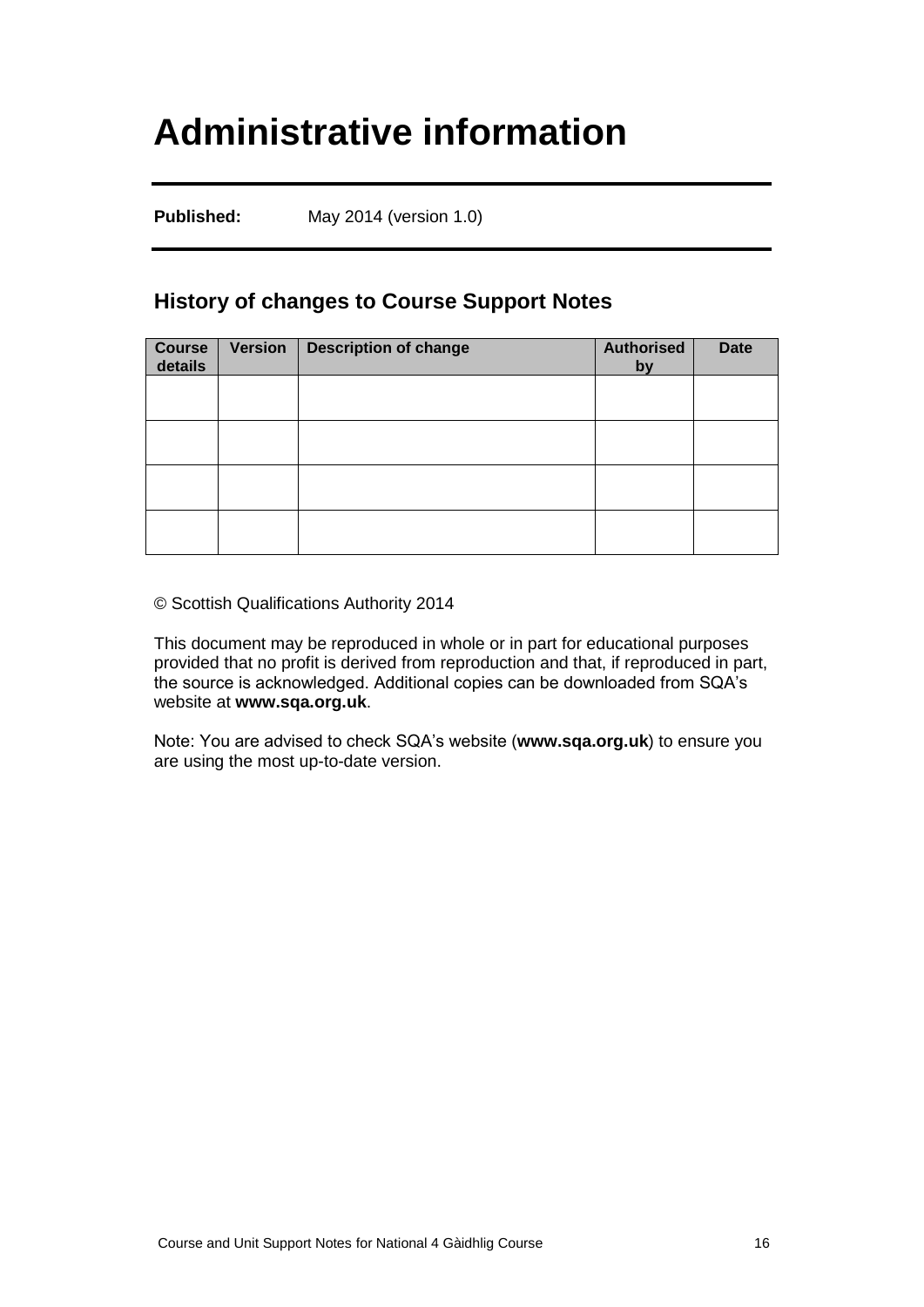



## <span id="page-18-0"></span>**Unit Support Notes — Gàidhlig: Creation and Production (National 4)**



This document may be reproduced in whole or in part for educational purposes provided that no profit is derived from reproduction and that, if reproduced in part, the source is acknowledged. Additional copies of these *Unit Support Notes* can be downloaded from SQA's website: **[www.sqa.org.uk](http://www.sqa.org.uk/)**.

Please refer to the note of changes at the end of this document for details of changes from previous version (where applicable).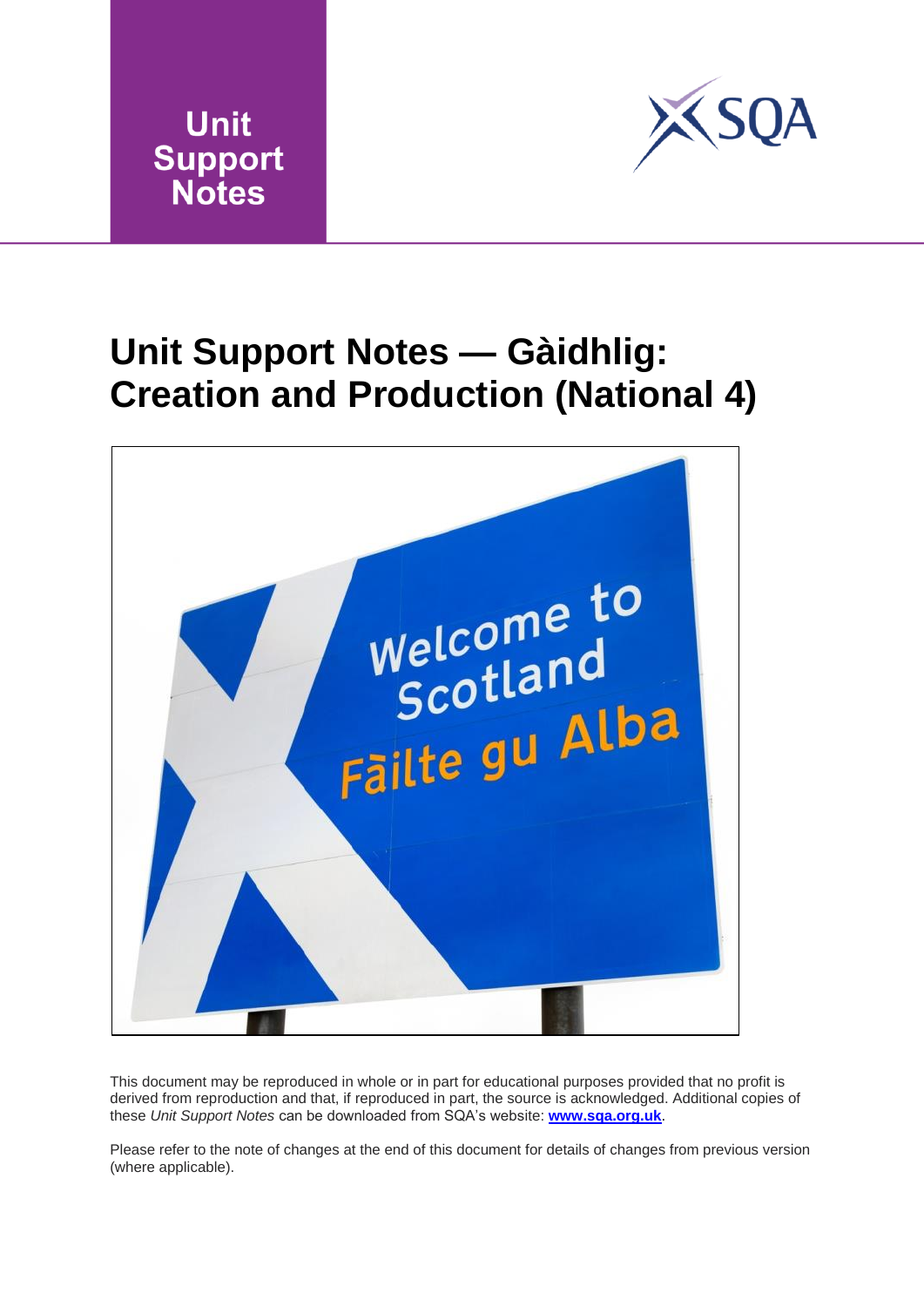# <span id="page-19-0"></span>**Introduction**

These support notes are not mandatory. They provide advice and guidance on approaches to delivering and assessing the Gàidhlig: Creation and Production (National 4) Unit. They are intended for teachers and lecturers who are delivering this Unit. They should be read in conjunction with:

- the *Unit Specification*
- the *Course Specification*
- the *Added Value Unit Specification*
- the *Course Support Notes*
- appropriate assessment support materials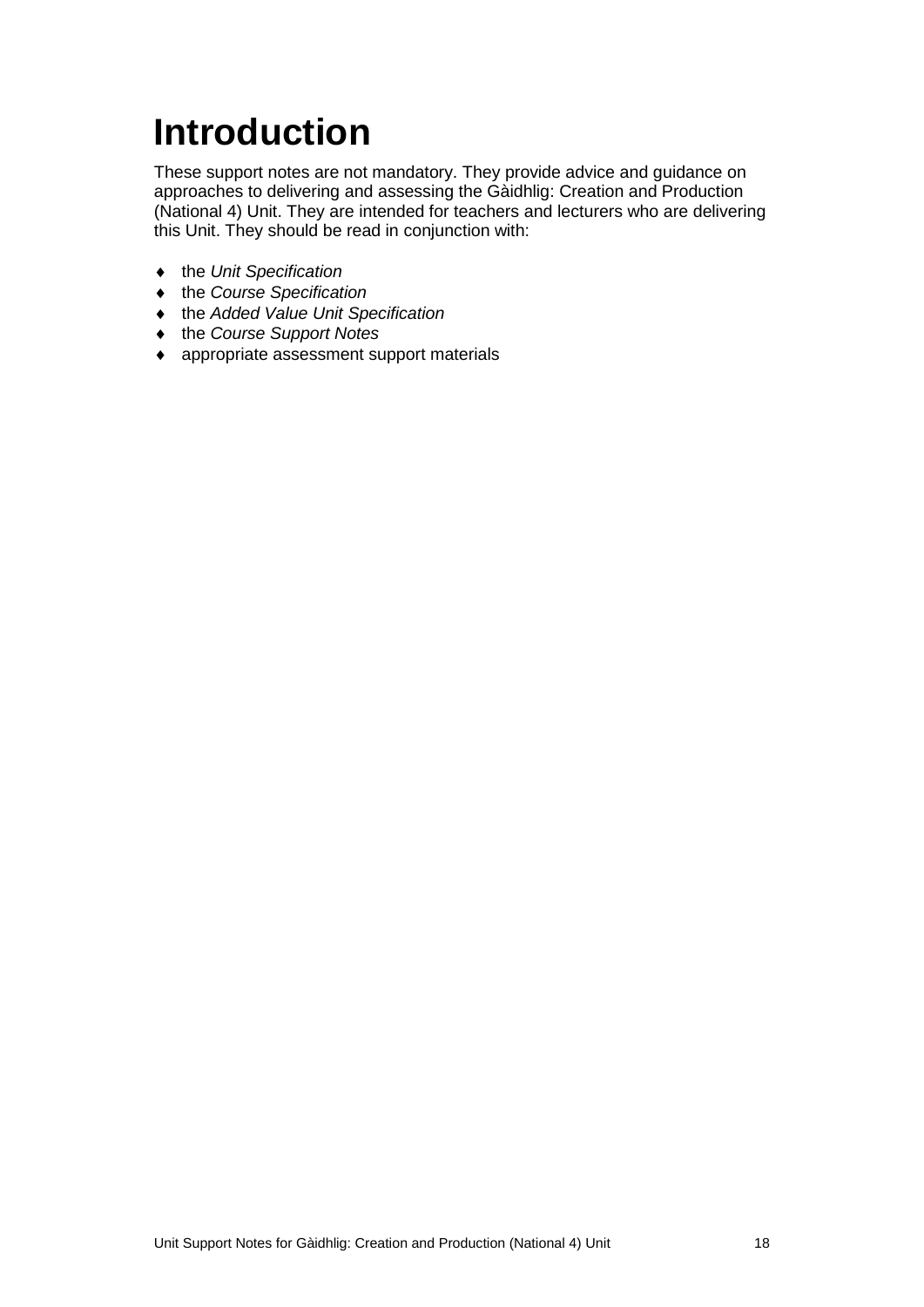# <span id="page-20-0"></span>**General guidance on the Unit**

## **Aims**

The general aim of this Unit is to provide learners with the opportunity to develop talking and writing skills in familiar contexts. Learners develop the skills needed to create and produce straightforward texts in both written and oral forms.

Learners who complete this Unit will be able to:

- 1 Take part in straightforward spoken interactions in Gaelic
- 2 Create and produce straightforward written texts in Gaelic

## **Progression into this Unit**

Entry to this Unit is at the discretion of the centre. However, learners would normally be expected to have attained the skills, knowledge and understanding required by one or more of the following or equivalent qualifications and/or experience:

- National 3 Gàidhlig Course or relevant component Units
- Gàidhlig: Literacy (National 3)

In terms of prior learning and experience, relevant experiences and outcomes may also provide an appropriate basis for doing this Unit. Further information on relevant experiences and outcomes will be given in the *Unit Support Notes*.

### **Skills, knowledge and understanding covered in this Unit**

Information about skills, knowledge and understanding is given in the National 4 Gàidhlig *Course Support Notes*.

If this Unit is being delivered on a free-standing basis, teachers and lecturers are free to select the skills, knowledge, understanding and contexts which are most appropriate for delivery in their centres.

### **Progression from this Unit**

Completion of this Unit may provide progression to:

- National 5 Gàidhlig or any relevant component Units
- $\bullet$  further study or training
- ◆ employment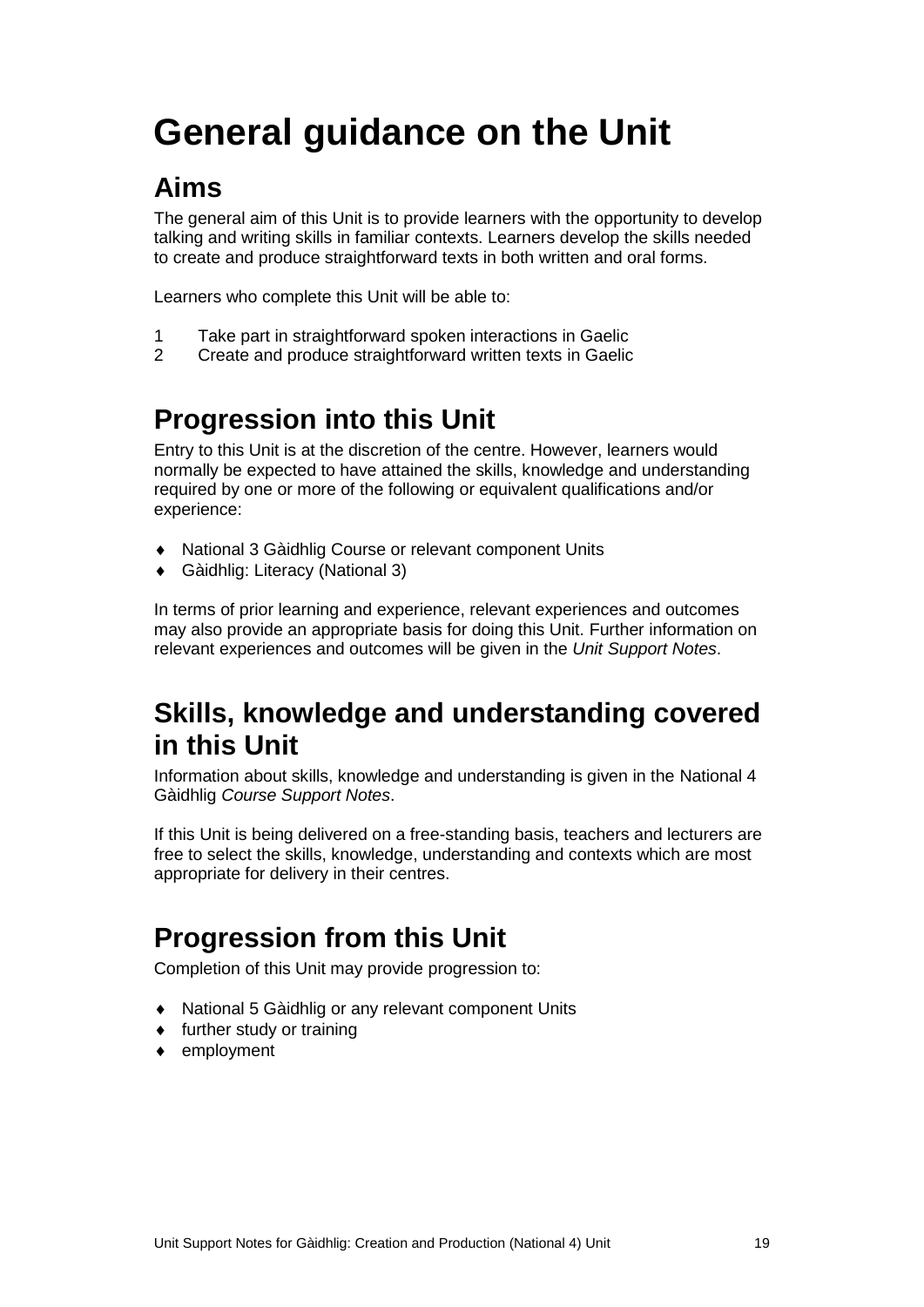## <span id="page-21-0"></span>**Approaches to learning and assessment**

The following examples illustrate ways to develop the skills in this Unit.

### **Example 1:**

### **Approaches to literature: topics and key learning activities that afford opportunities for depth and choice**

Through their study of literature, learners will develop their skills for creative and reflective writing, using literary texts as a model for the production of short stories, script, diary, blogs.

Learners will be encouraged to discuss the literature they study and present their analysis and evaluation of aspects of texts to an audience. They may also have the opportunity to demonstrate this analysis and understanding through presentation of an interview/news bulletin/film/quiz show.

#### **Example 2:**

#### **Approaches to language: topics and key learning activities, such as language variation according to purpose and context**

Learners may engage with the differences in register between the language of TV and radio broadcasting as opposed to the language of everyday conversation.

#### **Example 3:**

#### **Approaches to media: topics and key learning activities, such as the use of Gaelic language radio and TV drama**

Learners may analyse and evaluate the effects of these and they may then go on to create their own media texts.

#### **Example 4:**

#### **Approaches to Gaelic culture**

Topics might include Celtic and Gaelic history, other Celtic languages and cultures, Gaelic development, Gaelic arts and culture (eg music, drama, sport) Gaelic education, further study of a specific area of Gaelic literature, Gaelic language (eg dialectology), local studies in which Gaelic plays an integral part. Joint-topics that link the two Units would be recommended.

Learners could find out about and analyse texts which focus on a key historical or cultural event. They could then produce a creative or discursive piece of writing based on what they have found out. Literature could also be linked to this. The choice of individual study could potentially also be related to such a topic.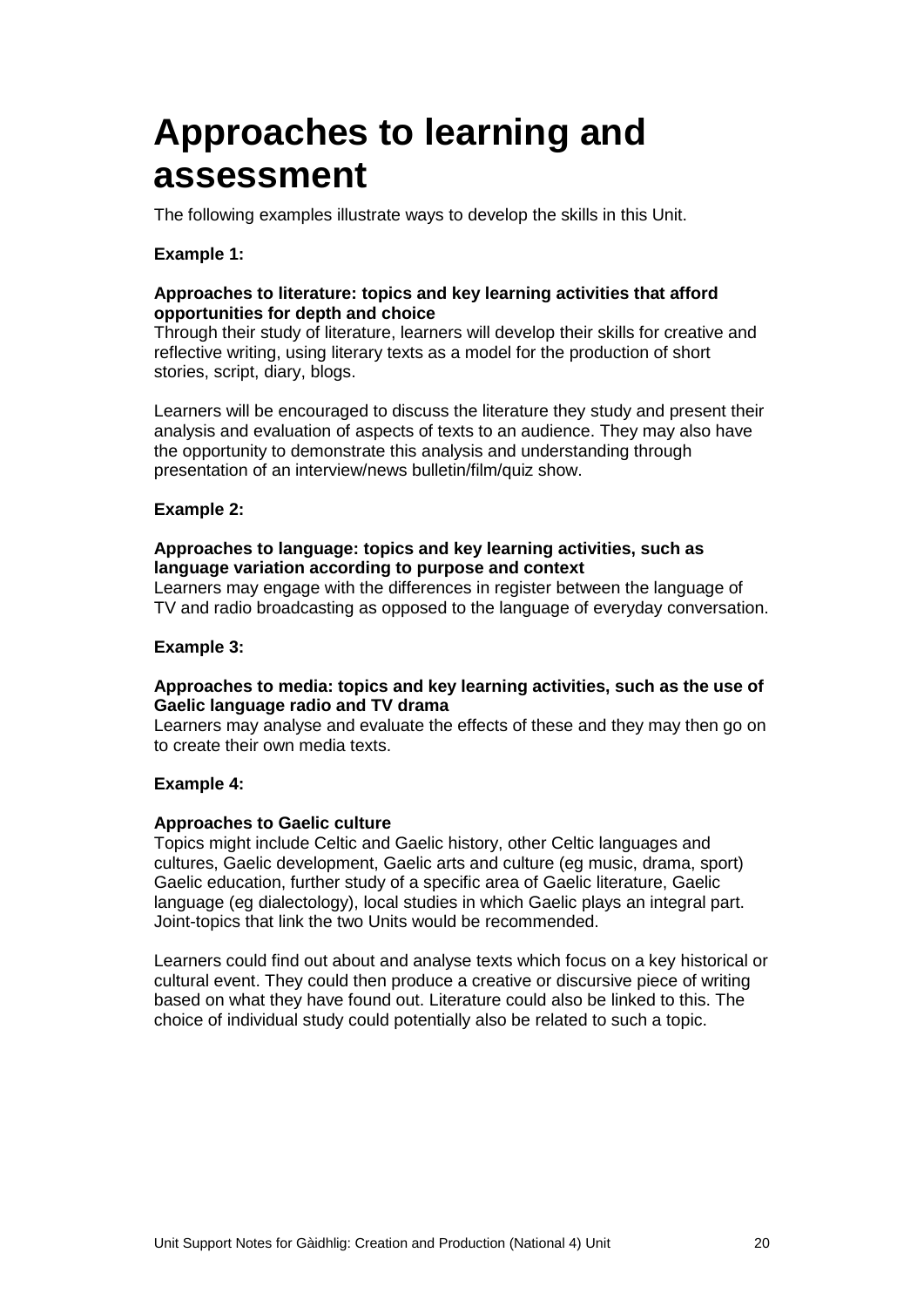### **Developing skills for learning, skills for life and skills for work**

Information about developing skills for learning, skills for life and skills for work in this Unit is given in the relevant *Course Support Notes*.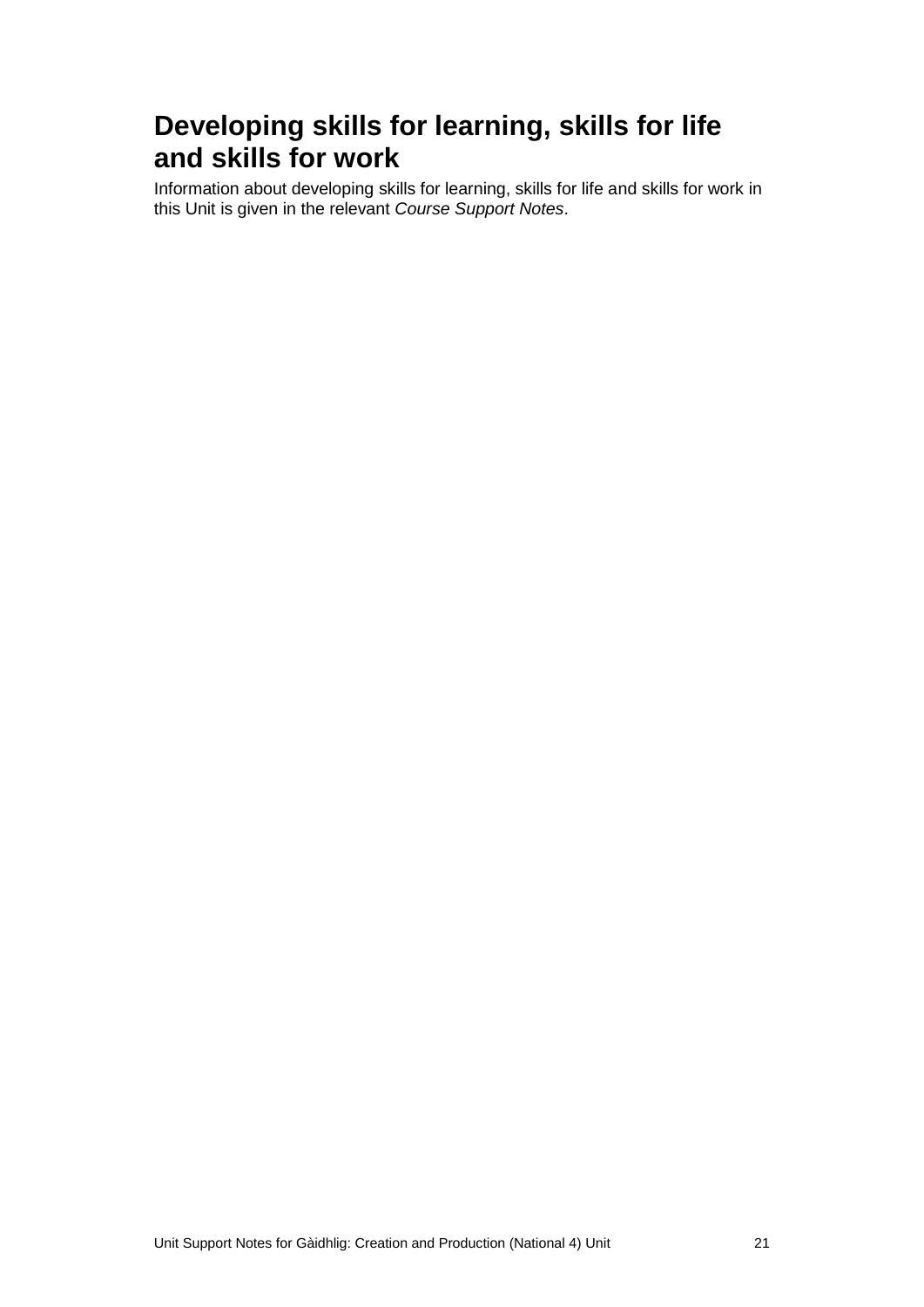# <span id="page-23-0"></span>**Equality and inclusion**

It is recognised that centres have their own duties under equality and other legislation and policy initiatives. The guidance given in these Unit Support Notes is designed to sit alongside these duties but is specific to the delivery and assessment of the Unit.

Alternative approaches to Unit assessment to take account of the specific needs of learners can be used. However, the centre must be satisfied that the integrity of the assessment is maintained and that the alternative approach to assessment will in fact generate the necessary evidence of achievement.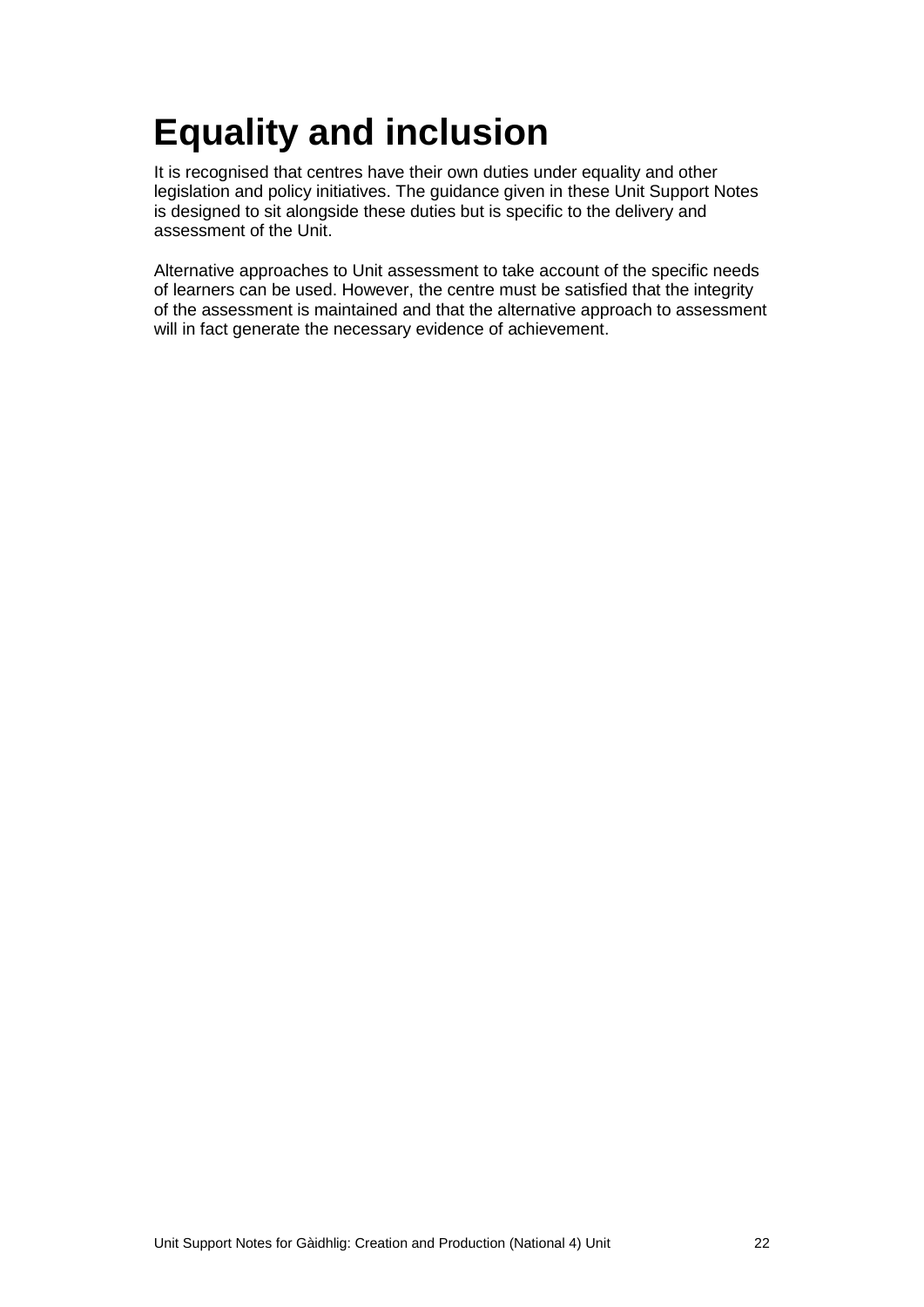# <span id="page-24-0"></span>**Appendix 1: Reference documents**

The following reference documents will provide useful information and background.

- Assessment Arrangements (for disabled learners and/or those with additional support needs) — various publications are available on SQA's website at: [www.sqa.org.uk/sqa//14977.html.](http://www.sqa.org.uk/sqa/14977.html)
- *[Building the Curriculum 4: Skills for learning, skills for life and skills for work](http://www.ltscotland.org.uk/buildingyourcurriculum/policycontext/btc/btc4.asp)*
- *[Building the Curriculum 5: A framework for assessment](http://www.ltscotland.org.uk/buildingyourcurriculum/policycontext/btc/btc5.asp)*
- ◆ [Course Specifications](http://www.sqa.org.uk/browsecfesubjects)
- [Design Principles for National Courses](http://www.sqa.org.uk/sqa/68410.5165.html)
- *Guide to Assessment* (June 2008)
- Principles and practice papers for curriculum areas
- *[SCQF Handbook: User Guide](http://www.scqf.org.uk/Resources)* (published 2009) and SCQF level descriptors (to be reviewed during 2011 to 2012): [www.sqa.org.uk/sqa/4595.html](http://www.sqa.org.uk/sqa/4595.html)
- *[SQA Skills Framework: Skills for Learning, Skills](http://www.sqa.org.uk/sqa/63101.html) for Life and Skills for Work*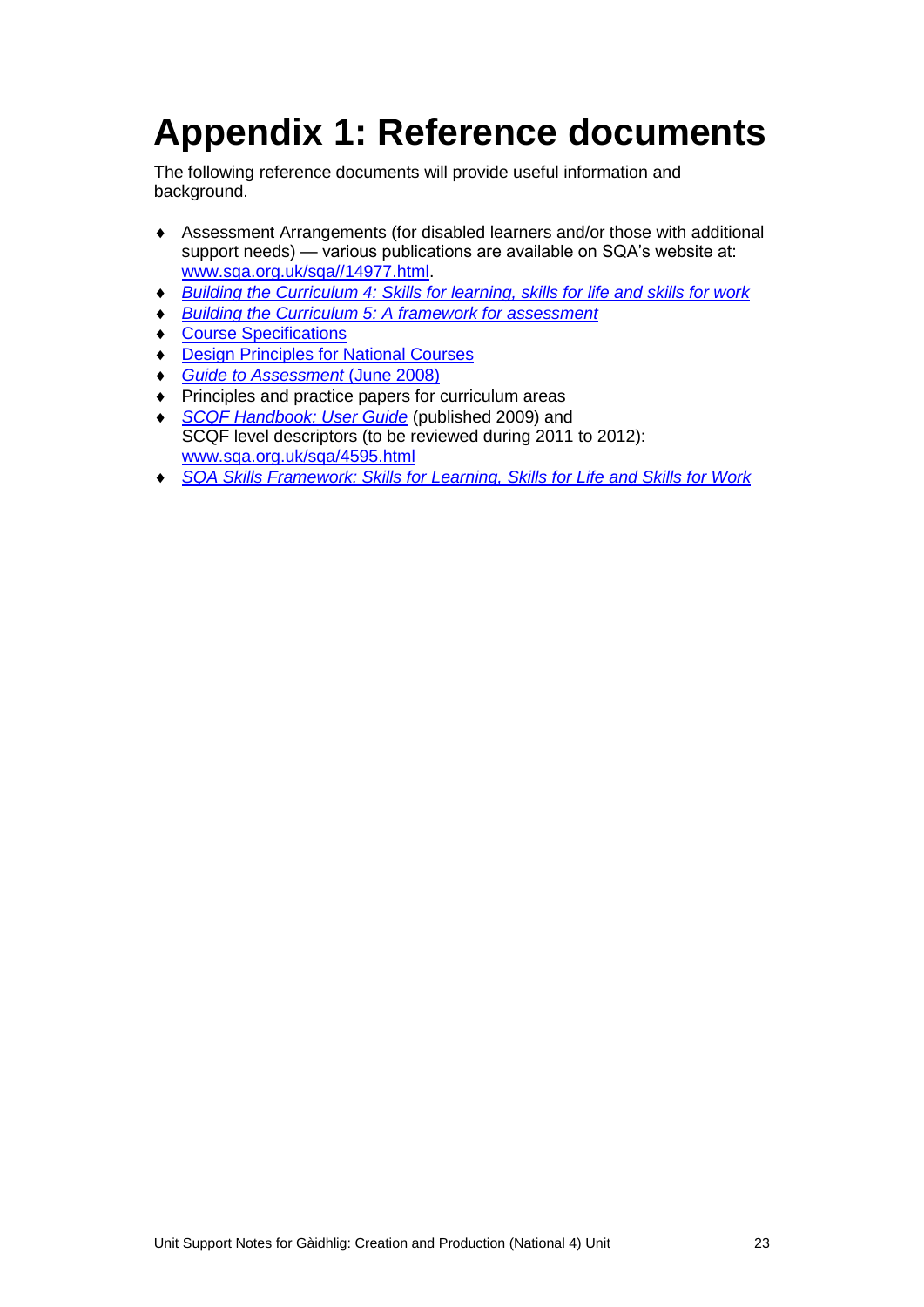## <span id="page-25-0"></span>**Administrative information**

**Published:** May 2014 (version 1.0)

### **History of changes to Course Support Notes**

| Course<br>details | <b>Version</b> | <b>Description of change</b> | <b>Authorised</b><br>by | <b>Date</b> |
|-------------------|----------------|------------------------------|-------------------------|-------------|
|                   |                |                              |                         |             |
|                   |                |                              |                         |             |
|                   |                |                              |                         |             |
|                   |                |                              |                         |             |

This document may be reproduced in whole or in part for educational purposes provided that no profit is derived from reproduction and that, if reproduced in part, the source is acknowledged. Additional copies can be downloaded from SQA's website at **[www.sqa.org.uk](http://www.sqa.org.uk/)**.

Note: You are advised to check SQA's website (**[www.sqa.org.uk](http://www.sqa.org.uk/)**) to ensure you are using the most up-to-date version.

© Scottish Qualifications Authority 2014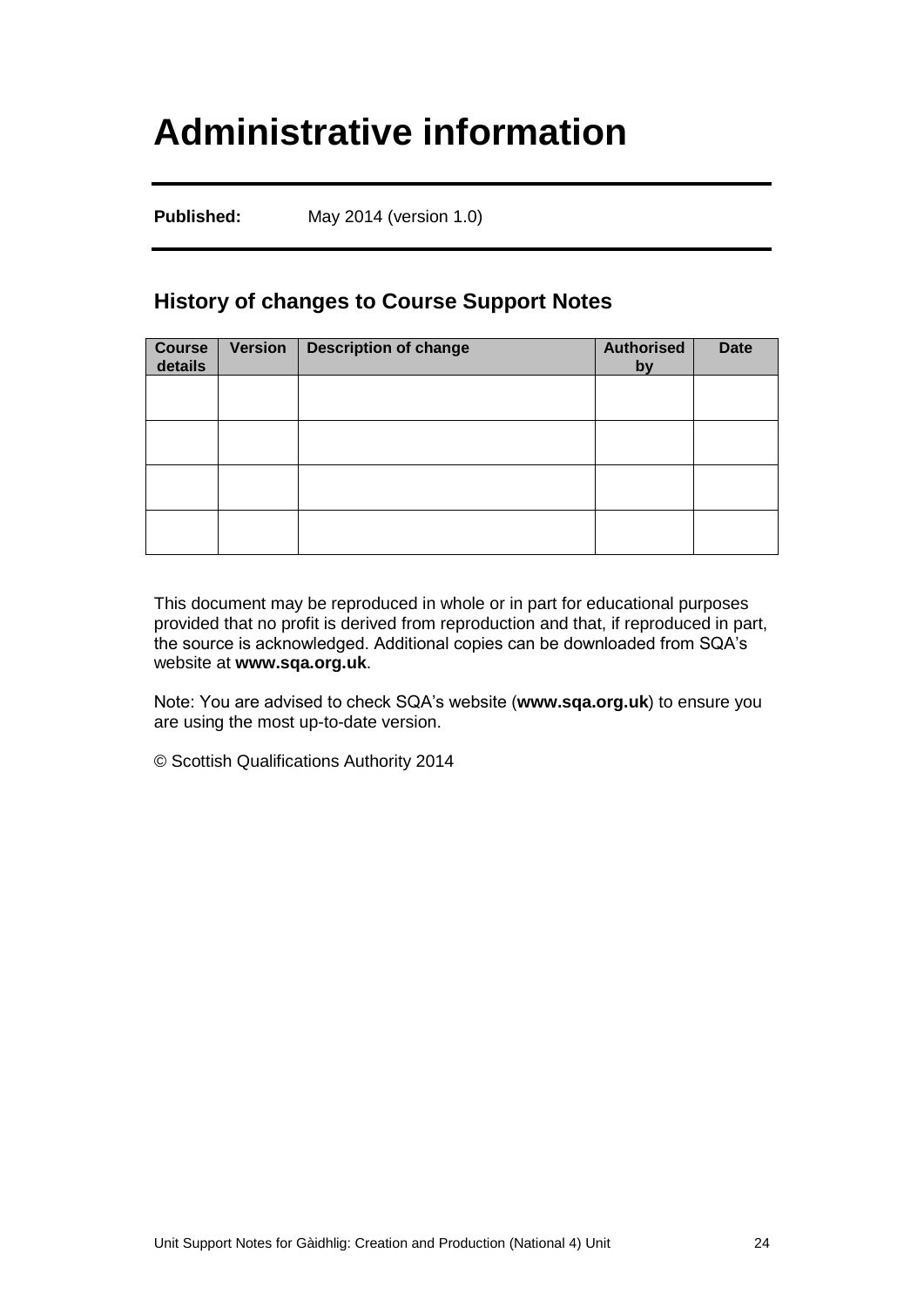



## <span id="page-26-0"></span>**Unit Support Notes — Gàidhlig: Analysis and Evaluation (National 4)**



This document may be reproduced in whole or in part for educational purposes provided that no profit is derived from reproduction and that, if reproduced in part, the source is acknowledged. Additional copies of these *Unit Support Notes* can be downloaded from SQA's website: **[www.sqa.org.uk](http://www.sqa.org.uk/)**.

Please refer to the note of changes at the end of this document for details of changes from previous version (where applicable).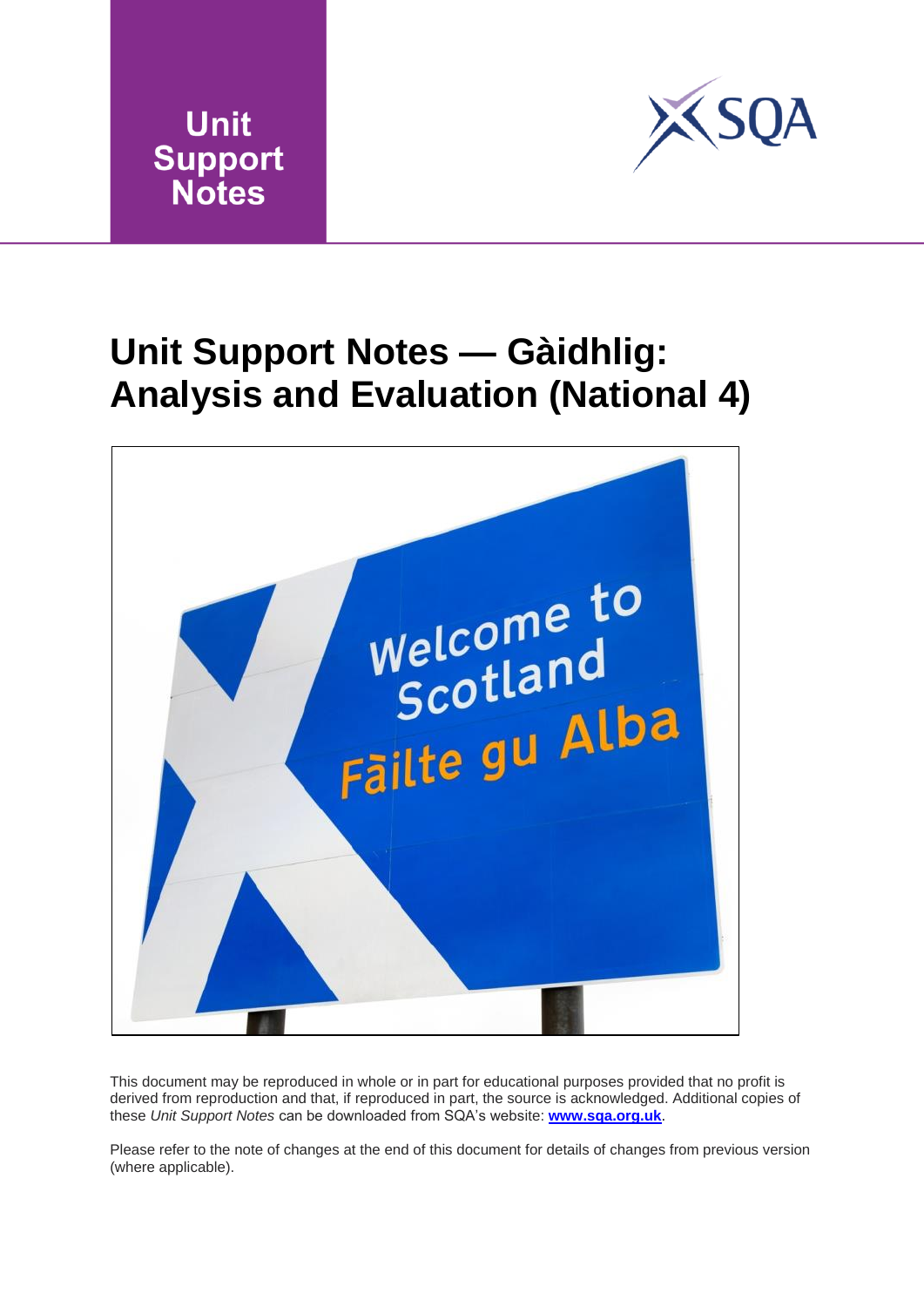# <span id="page-27-0"></span>**Introduction**

These support notes are not mandatory. They provide advice and guidance on approaches to delivering and assessing the Gàidhlig: Analysis and Evaluation (National 4) Unit. They are intended for teachers and lecturers who are delivering this Unit. They should be read in conjunction with:

- the *Unit Specification*
- the *Course Specification*
- the *Added Value Unit Specification*
- ◆ the Course Support Notes
- appropriate assessment support materials

If the *Unit Support Notes* have been developed for a Unit which is not part of a Course, then it is only necessary to read them in conjunction with the *Unit Specification*.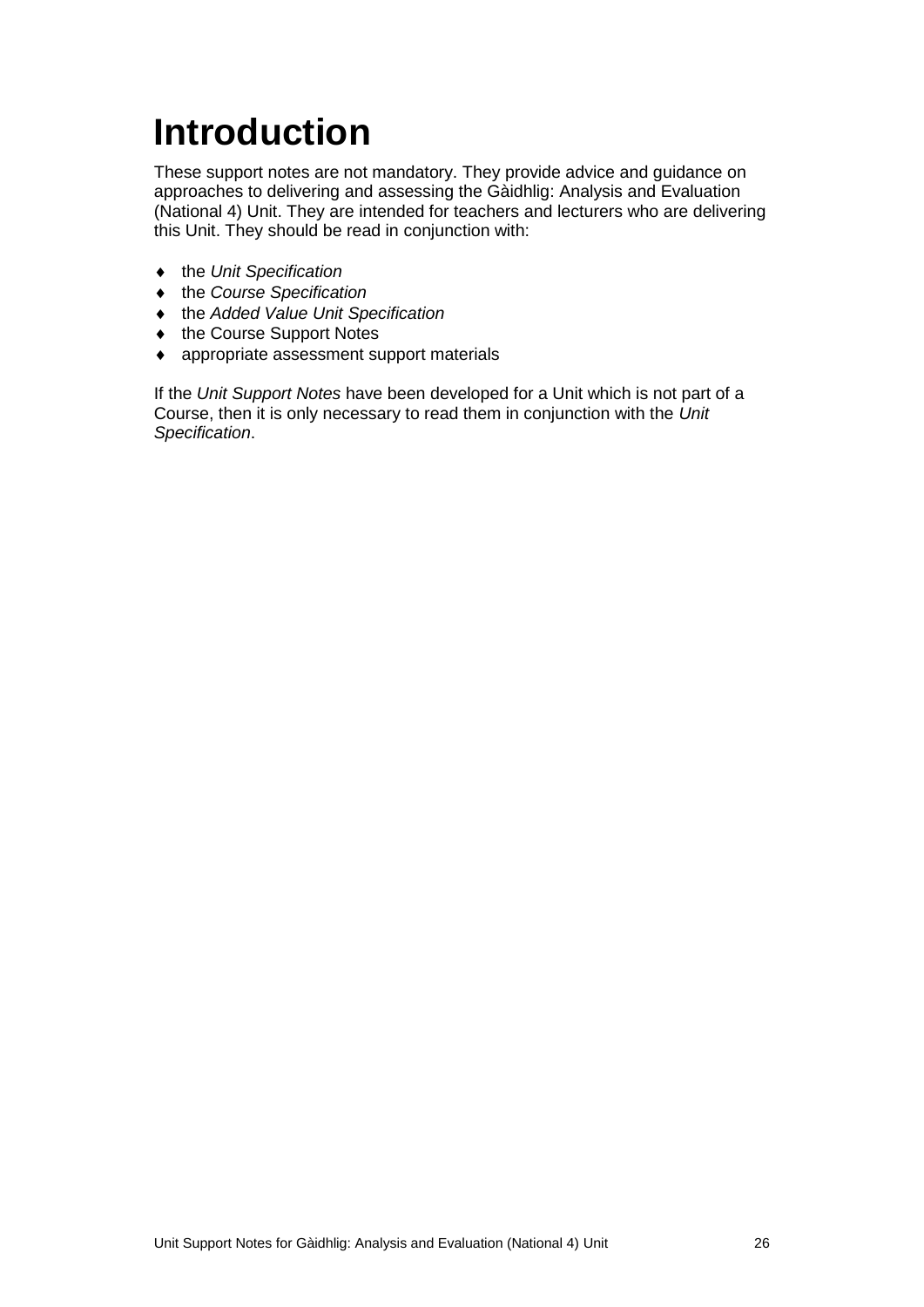# <span id="page-28-0"></span>**General guidance on the Unit**

## **Aims**

The general aim of this Unit is to provide learners with the opportunity to develop listening and reading skills in the contexts of literature, language, media and culture. Learners develop the skills needed to understand, analyse and evaluate straightforward texts.

Learners who complete this Unit will be able to:

- 1 Understand, analyse and evaluate straightforward spoken Gaelic language
- 2 Understand, analyse and evaluate straightforward Gaelic texts

## **Progression into this Unit**

Entry to this Unit is at the discretion of the centre. However, learners would normally be expected to have attained the skills, knowledge and understanding required by one or more of the following or equivalent qualifications and/or experience:

- National 3 Gàidhlig Course or relevant component Units
- Gàidhlig: Literacy (National 3) Unit

### **Skills, knowledge and understanding covered in this Unit**

Information about skills, knowledge and understanding is given in the National 4 Gàidhlig *Course Support Notes*.

If this Unit is being delivered on a free-standing basis, teachers and lecturers are free to select the skills, knowledge, understanding and contexts which are most appropriate for delivery in their centres.

## **Progression from this Unit**

Completion of this Unit may provide progression to:

- National 5 Gàidhlig or any relevant component Units
- $\bullet$  further study or training
- ◆ employment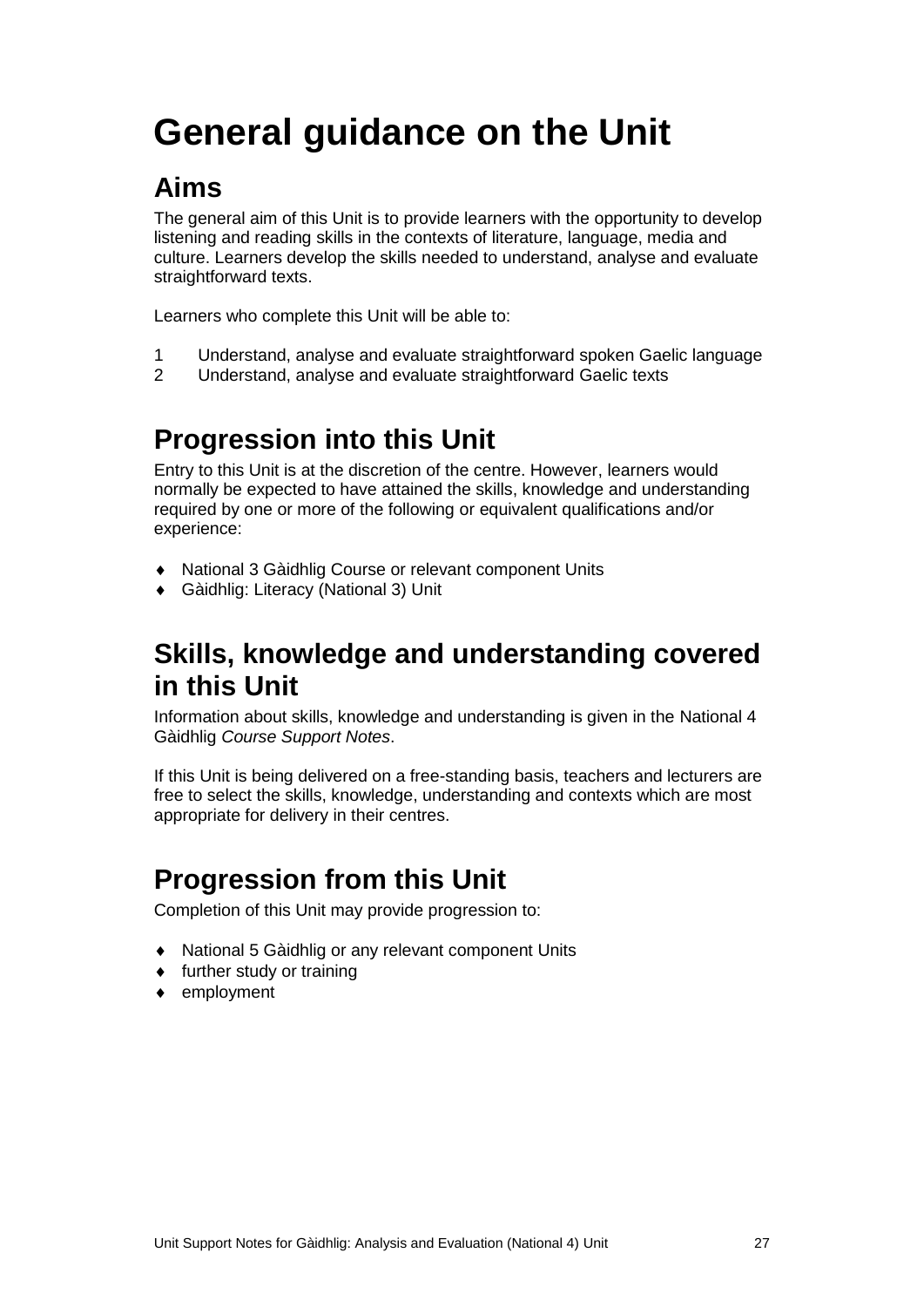## <span id="page-29-0"></span>**Approaches to learning, teaching and assessment**

The following examples illustrate ways to develop the skills in this Unit.

### **Approaches to developing and encouraging learners to engage in independent study in relation to their own reading programme**

Learners should be encouraged to engage in personal reading for enjoyment and keep a Personal Reading log or blog, as well as having the opportunity to engage in oral presentations, discussions, book groups, activities such as poster creation, letter to author, book blurb.

### **Developing close and extended reading strategies**

Learners should be able to recognise and understand some of the effect of key punctuation and sentence structure, such as: colon; parenthesis; dash; sentence type and length; effect of listing; use of imagery, tone, linkage. They should consider the purpose and audience for texts and be able to use the skills of inference making and summary to analyse and evaluate the effect of a text.

Learners should be given the opportunity to develop their understanding of the use of language for specific purposes across a broad range of text.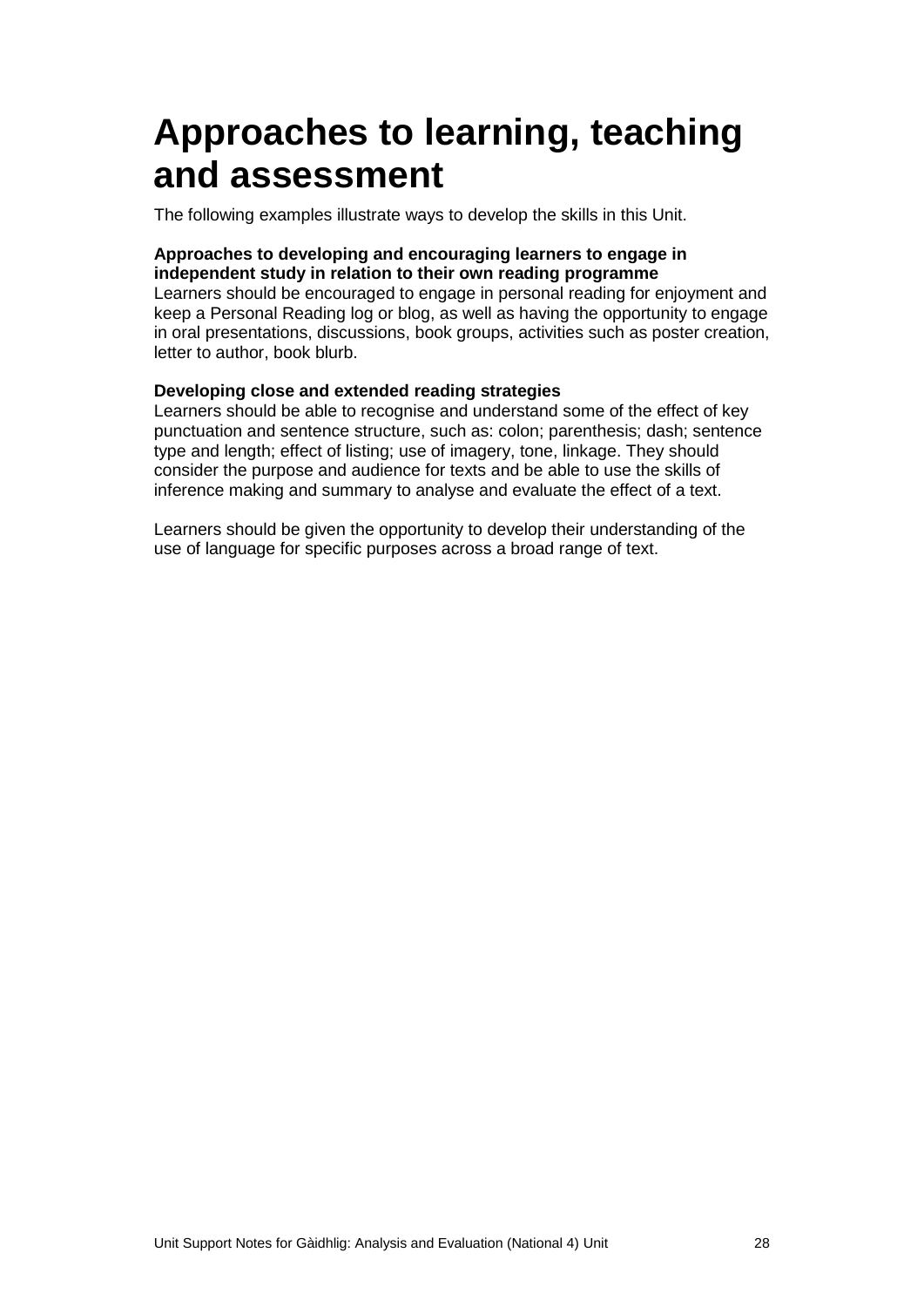### **Developing skills for learning, skills for life and skills for work**

Information about developing skills for learning, skills for life and skills for work in this Unit is given in the relevant *Course Support Notes*.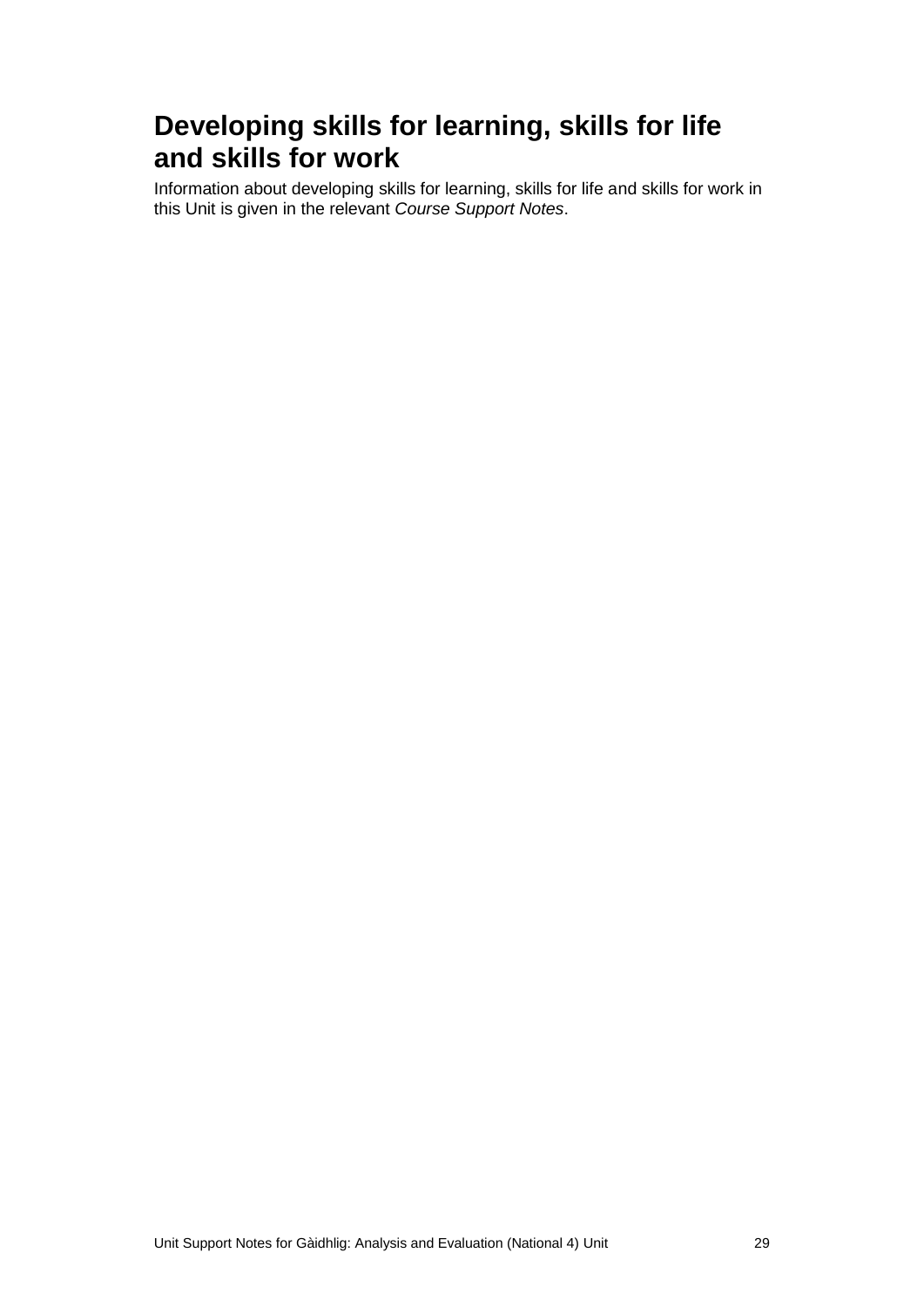# <span id="page-31-0"></span>**Equality and inclusion**

It is recognised that centres have their own duties under equality and other legislation and policy initiatives. The guidance given in these Unit Support Notes is designed to sit alongside these duties but is specific to the delivery and assessment of the Unit.

Alternative approaches to Unit assessment to take account of the specific needs of learners can be used. However, the centre must be satisfied that the integrity of the assessment is maintained and that the alternative approach to assessment will in fact generate the necessary evidence of achievement.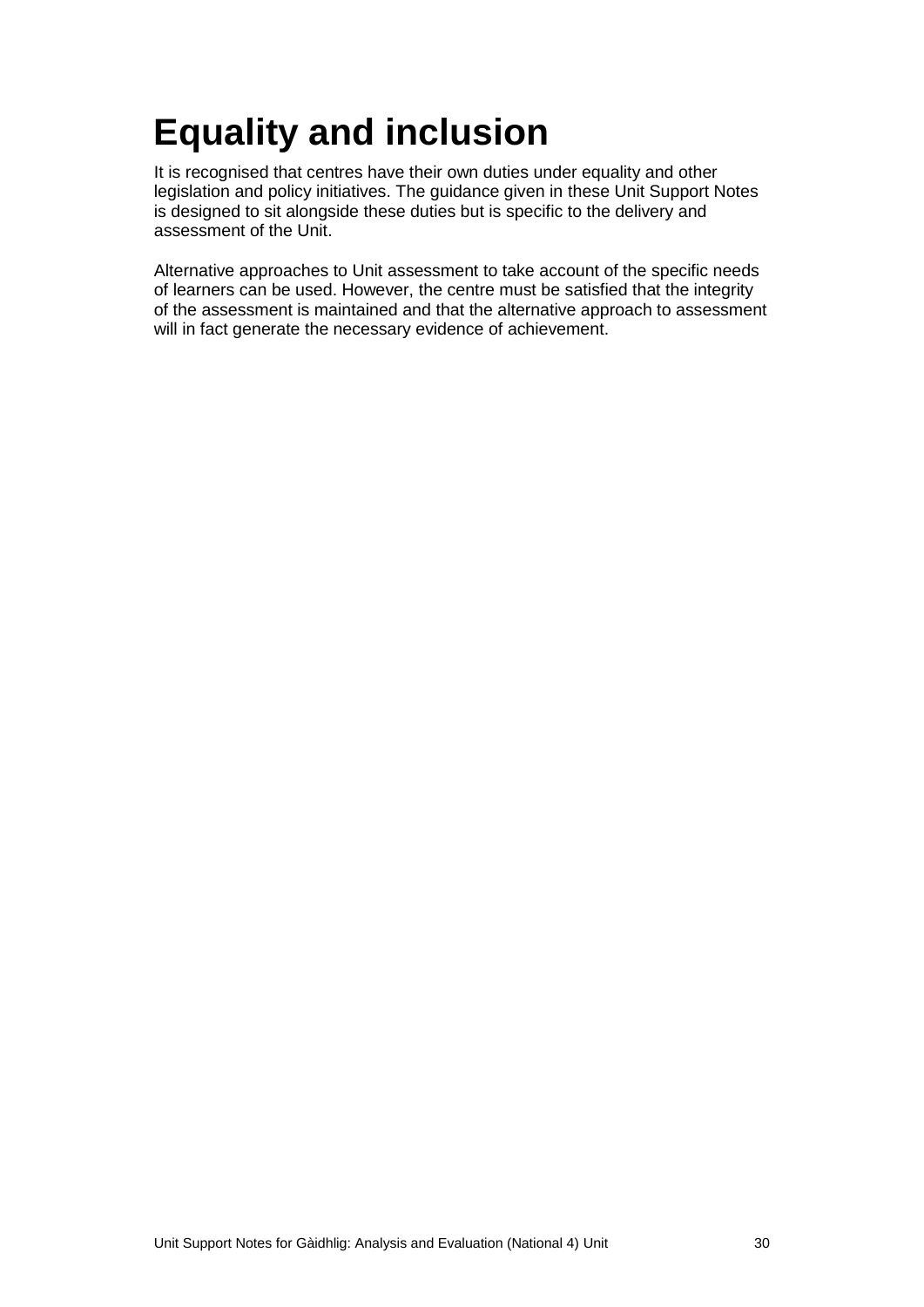# <span id="page-32-0"></span>**Appendix 1: Reference documents**

The following reference documents will provide useful information and background.

- Assessment Arrangements (for disabled learners and/or those with additional support needs) — various publications are available on SQA's website at: [www.sqa.org.uk/sqa//14977.html.](http://www.sqa.org.uk/sqa/14977.html)
- *[Building the Curriculum 4: Skills for learning, skills for life and skills for work](http://www.ltscotland.org.uk/buildingyourcurriculum/policycontext/btc/btc4.asp)*
- *[Building the Curriculum 5: A framework for assessment](http://www.ltscotland.org.uk/buildingyourcurriculum/policycontext/btc/btc5.asp)*
- ◆ [Course Specifications](http://www.sqa.org.uk/browsecfesubjects)
- [Design Principles for National Courses](http://www.sqa.org.uk/sqa/68410.5165.html)
- *Guide to Assessment* (June 2008)
- Principles and practice papers for curriculum areas
- *[SCQF Handbook: User Guide](http://www.scqf.org.uk/Resources)* (published 2009) and SCQF level descriptors (to be reviewed during 2011 to 2012): [www.sqa.org.uk/sqa/4595.html](http://www.sqa.org.uk/sqa/4595.html)
- *[SQA Skills Framework: Skills for Learning, Skills](http://www.sqa.org.uk/sqa/63101.html) for Life and Skills for Work*